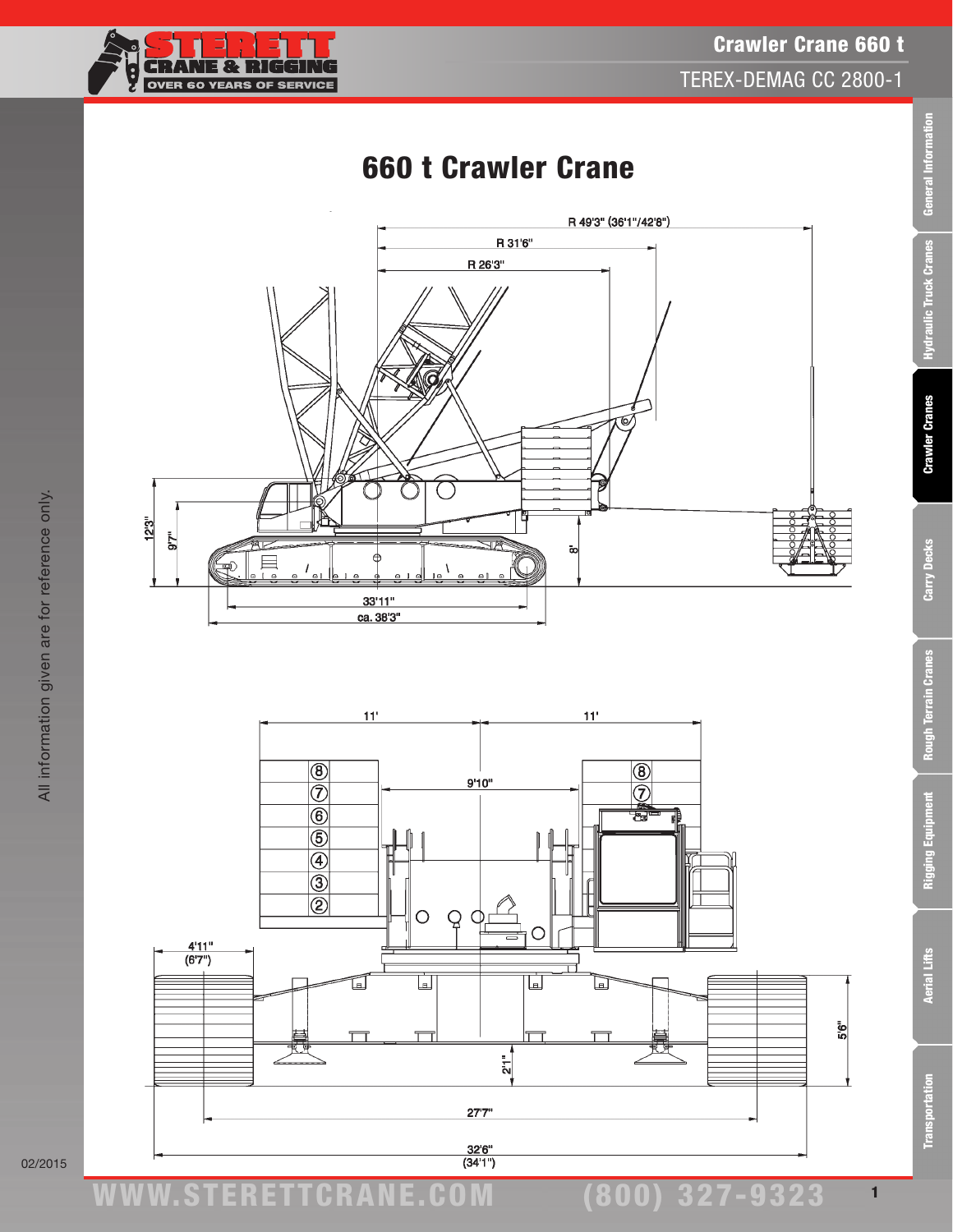

#### **SUPERLIFT CONFIGURATIONS**





Ē

**Crawler Cranes** 

Carry Decks



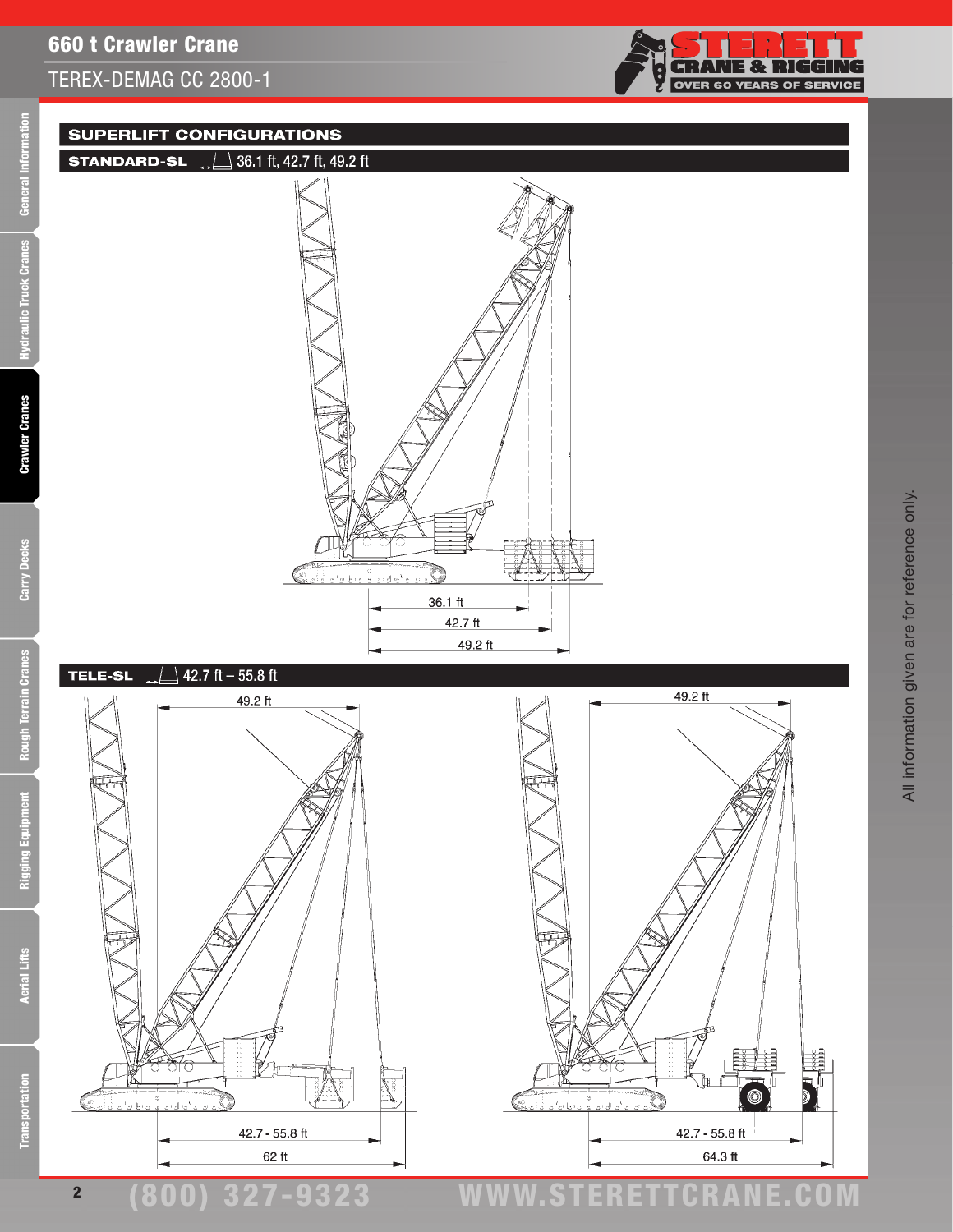

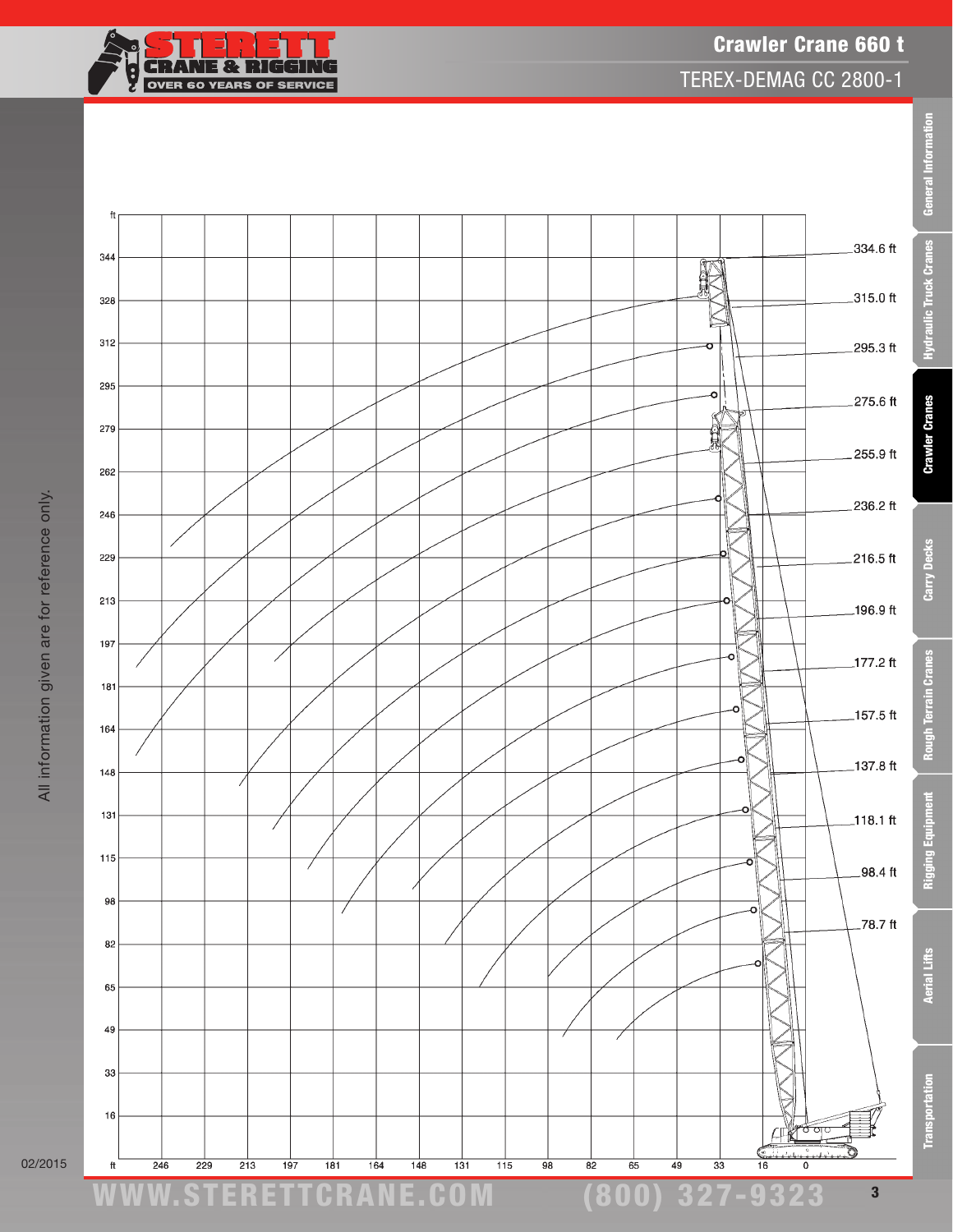SH

TEREX-DEMAG CC 2800-1

78.7-275.6 ft 396,800 lbs

|                |  |             | $\circ$  |                           | n<br>IE & RIG<br><b>OVER 60 YEARS OF SERVICE</b> | <u>' (F</u> |  |  |
|----------------|--|-------------|----------|---------------------------|--------------------------------------------------|-------------|--|--|
| 27'6''         |  | $360^\circ$ |          |                           | 75<br>75%                                        |             |  |  |
| 196.9<br>177.2 |  | 216.5       | $236.2*$ | $255.9*$<br>275.6**<br>ft |                                                  |             |  |  |

| ft    | 78.7                             | 98.4   | 118.1  | 137.8  | 157.5  | 177.2 | 196.9 | 216.5 | 236.2* | 255.9* | 275.6** | ft    |
|-------|----------------------------------|--------|--------|--------|--------|-------|-------|-------|--------|--------|---------|-------|
| 19.7  | 1322.8                           |        |        |        |        |       |       |       |        |        |         | 19.7  |
| 23    | 1236.8                           | 1221.4 | 1250   |        |        |       |       |       |        |        |         | 23    |
| 26.2  | 1115.5                           | 1106.7 | 1100.1 | 1093.5 | 1089.1 |       |       |       |        |        |         | 26.2  |
| 29.5  | 903.9                            | 899.5  | 897.3  | 895.1  | 892.9  | 890.7 | 890.7 |       |        |        |         | 29.5  |
| 32.8  | 743                              | 738.5  | 736.3  | 731.9  | 729.7  | 727.5 | 727.5 | 725.3 | 663.6  |        |         | 32.8  |
| 39.4  | 544.5                            | 540.1  | 535.7  | 531.3  | 529.1  | 526.9 | 526.9 | 524.7 | 522.5  | 520.3  | 467.4   | 39.4  |
| 45.9  | 425.5                            | 421.1  | 418.9  | 414.5  | 410.1  | 407.9 | 407.9 | 405.7 | 403.4  | 401.2  | 399     | 45.9  |
| 52.5  | 348.3                            | 343.9  | 339.5  | 335.1  | 332.9  | 330.7 | 328.5 | 326.3 | 324.1  | 324.1  | 319.7   | 52.5  |
| 59.1  | 293.2                            | 288.8  | 284.4  | 280    | 277.8  | 275.6 | 273.4 | 271.2 | 269    | 266.8  | 264.6   | 59.1  |
| 65.6  | 253.5                            | 249.1  | 244.7  | 240.3  | 235.9  | 233.7 | 231.5 | 229.3 | 227.1  | 224.9  | 222.7   | 65.6  |
| 72.2  | 222.7                            | 217.2  | 212.7  | 208.3  | 205    | 201.7 | 199.5 | 197.3 | 195.1  | 194    | 189.6   | 72.2  |
| 78.7  |                                  | 192.9  | 187.4  | 183    | 179.7  | 176.4 | 174.2 | 172   | 169.8  | 167.6  | 164.2   | 78.7  |
| 85.3  |                                  | 172    | 167.6  | 162    | 158.7  | 155.4 | 153.2 | 151   | 148.8  | 146.6  | 143.3   | 85.3  |
| 91.9  |                                  | 155.4  | 149.9  | 145.5  | 141.1  | 138.9 | 135.6 | 133.4 | 131.2  | 129    | 125.7   | 91.9  |
| 98.4  |                                  |        | 136.7  | 131.2  | 126.8  | 124.6 | 121.3 | 119   | 116.8  | 114.6  | 110.2   | 98.4  |
| 111.5 |                                  |        |        | 109.1  | 104.7  | 101.6 | 98.8  | 96.1  | 93.5   | 90.8   | 86.2    | 111.5 |
| 124.7 |                                  |        |        | 92.8   | 88     | 84.4  | 80.9  | 77.6  | 74.5   | 71.9   | 67.2    | 124.7 |
| 137.8 |                                  |        |        |        | 75.2   | 70.3  | 66.6  | 63.3  | 60     | 57.1   | 52.5    | 137.8 |
| 150.9 |                                  |        |        |        |        | 59.5  | 55.3  | 51.6  | 48.3   | 45.4   | 40.6    | 150.9 |
| 164   |                                  |        |        |        |        |       | 46.3  | 42.5  | 38.8   | 35.7   | 30.9    | 164   |
| 177.2 |                                  |        |        |        |        |       | 39.2  | 35.1  | 31.1   | 27.8   | 22.9    | 177.2 |
| 190.3 |                                  |        |        |        |        |       |       | 29.1  | 24.7   | 21.4   | 16.3    | 190.3 |
| 203.4 |                                  |        |        |        |        |       |       |       | 19.6   | 15.9   |         | 203.4 |
| 216.5 |                                  |        |        |        |        |       |       |       |        | 11.5   |         | 216.5 |
|       | with 132,300 lbs central ballast |        |        |        |        |       |       |       |        |        |         |       |

4

All information given are for reference only.

All information given are for reference only.

\* idler wheel supported \*\* with additional side jack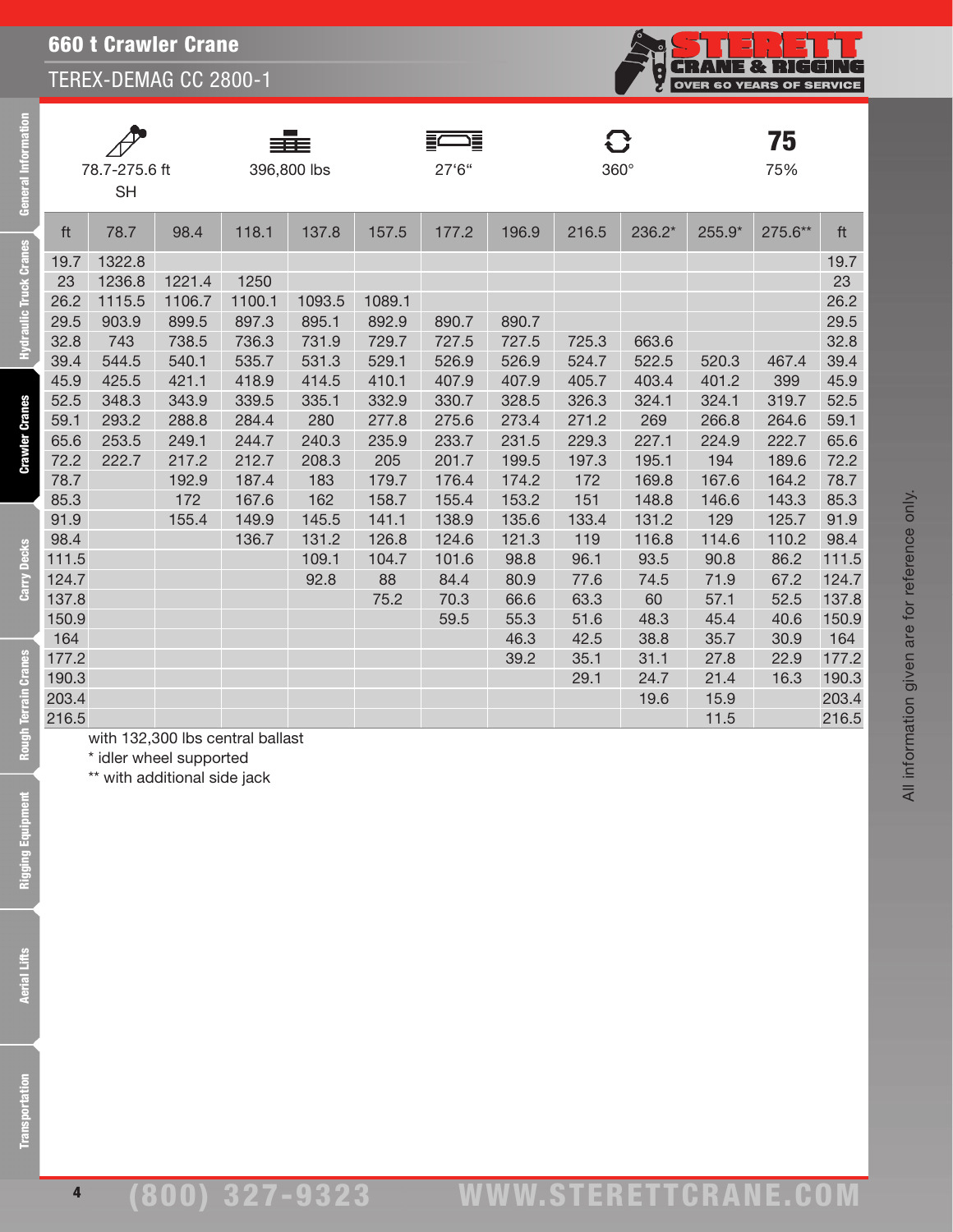Crawler Crane 660 t

TEREX-DEMAG CC 2800-1



|       |               |        |        |             | 這     |        |       | ි           |        | 75     |         |       |
|-------|---------------|--------|--------|-------------|-------|--------|-------|-------------|--------|--------|---------|-------|
|       | 78.7-275.6 ft |        |        | 352,700 lbs |       | 27'6'' |       | $360^\circ$ |        |        | 75%     |       |
|       | <b>SH</b>     |        |        |             |       |        |       |             |        |        |         |       |
| ft    | 78.7          | 98.4   | 118.1  | 137.8       | 157.5 | 177.2  | 196.9 | 216.5       | 236.2* | 255.9* | 275.6** | ft    |
| 23    | 934.8         | 1029.6 | 1119.9 |             |       |        |       |             |        |        |         | 23    |
| 26.2  | 892.9         | 950.2  | 948    | 943.6       | 943.6 |        |       |             |        |        |         | 26.2  |
| 29.5  | 747.4         | 743    | 740.8  | 738.5       | 736.3 | 734.1  | 734.1 |             |        |        |         | 29.5  |
| 32.8  | 612.9         | 608.5  | 606.3  | 601.9       | 599.7 | 597.5  | 597.5 | 595.2       | 590.8  |        |         | 32.8  |
| 39.4  | 447.5         | 443.1  | 438.7  | 436.5       | 432.1 | 432.1  | 429.9 | 427.7       | 425.5  | 425.5  | 421.1   | 39.4  |
| 45.9  | 350.5         | 346.1  | 341.7  | 337.3       | 335.1 | 332.9  | 330.7 | 328.5       | 326.3  | 326.3  | 321.9   | 45.9  |
| 52.5  | 284.4         | 280    | 275.6  | 273.4       | 269   | 266.8  | 264.6 | 262.4       | 260.1  | 260.1  | 255.7   | 52.5  |
| 59.1  | 240.3         | 235.9  | 231.5  | 227.1       | 222.7 | 220.5  | 219.4 | 217.2       | 215    | 212.7  | 209.4   | 59.1  |
| 65.6  | 206.1         | 201.7  | 197.3  | 192.9       | 189.6 | 186.3  | 184.1 | 181.9       | 180.8  | 178.6  | 175.3   | 65.6  |
| 72.2  | 180.8         | 175.3  | 170.9  | 166.4       | 162   | 159.8  | 157.6 | 155.4       | 153.2  | 151    | 147.7   | 72.2  |
| 78.7  |               | 154.3  | 149.9  | 144.4       | 141.1 | 138.9  | 136.7 | 134.5       | 132.3  | 130.1  | 125.7   | 78.7  |
| 85.3  |               | 137.8  | 132.3  | 127.9       | 124.6 | 121.3  | 119   | 116.8       | 114.6  | 112.4  | 108.9   | 85.3  |
| 91.9  |               | 124.6  | 119    | 113.5       | 110.2 | 107.4  | 104.9 | 102.5       | 100.3  | 97.9   | 93.5    | 91.9  |
| 98.4  |               |        | 107.6  | 102.3       | 98.3  | 95.5   | 92.8  | 89.9        | 87.3   | 84.9   | 80.2    | 98.4  |
| 111.5 |               |        |        | 84          | 79.6  | 75.8   | 72.5  | 69.4        | 66.6   | 63.9   | 59.5    | 111.5 |
| 124.7 |               |        |        | 70.5        | 65    | 60.8   | 57.1  | 54          | 50.9   | 48.3   | 43.7    | 124.7 |
| 137.8 |               |        |        |             | 54    | 49.4   | 45.4  | 42.1        | 38.8   | 35.9   | 31.3    | 137.8 |
| 150.9 |               |        |        |             |       | 40.6   | 36.2  | 32.6        | 29.1   | 26.2   | 21.4    | 150.9 |
| 164   |               |        |        |             |       |        | 28.9  | 24.9        | 21.4   | 18.3   | 13.4    | 164   |
| 177.2 |               |        |        |             |       |        | 23.4  | 19          | 15     | 11.7   |         | 177.2 |
| 190.3 |               |        |        |             |       |        |       | 14.3        |        |        |         | 190.3 |

\* idler wheel supported

\*\* with additional side jack

General Information

**Hydraulic Truck Cranes** 

**Crawler Cranes** 

Carry Decks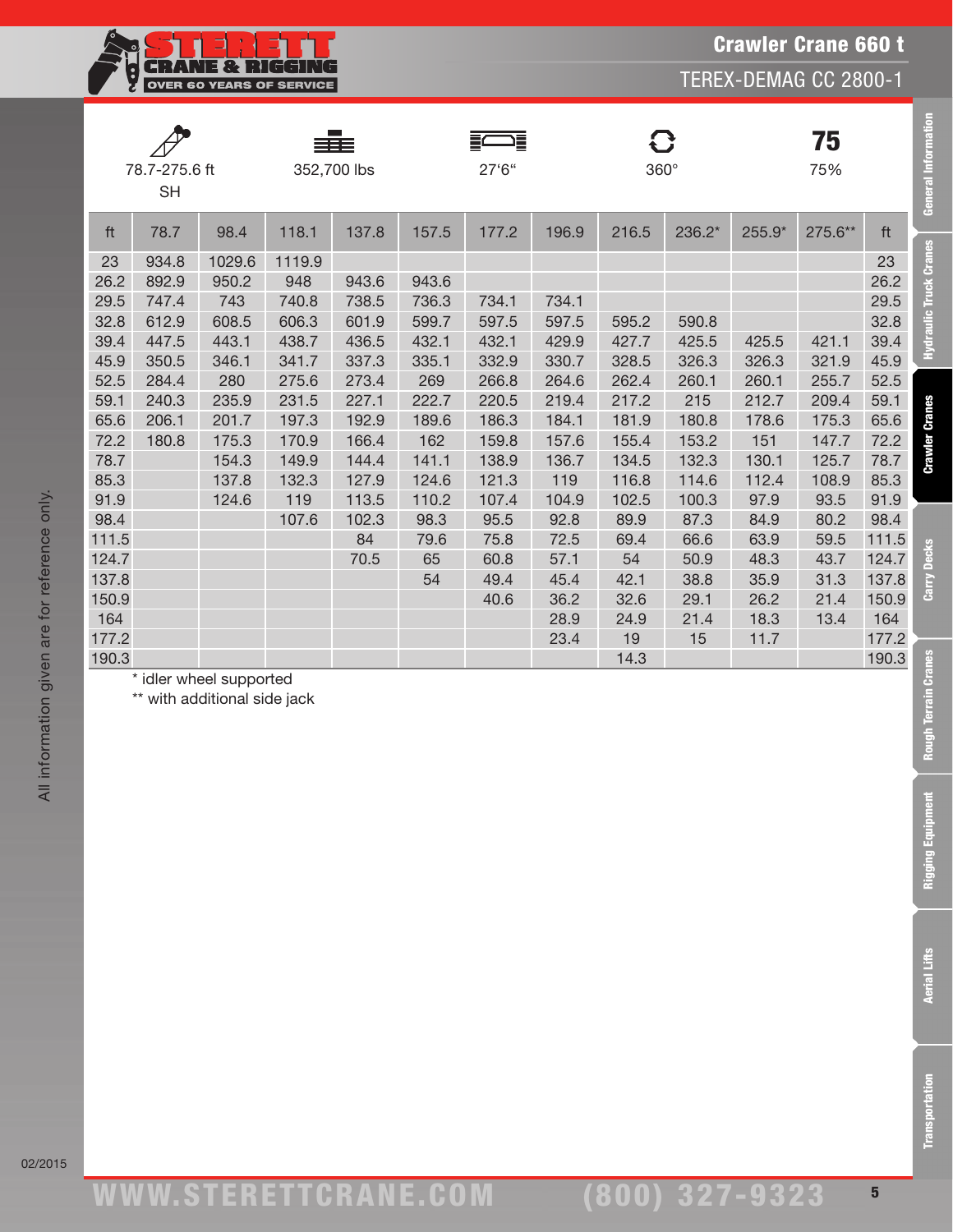660 t Crawler Crane

SH/LH

TEREX-DEMAG CC 2800-1

| E 82<br>-11<br><b>OVER 60 YEARS OF SERVICE</b> |
|------------------------------------------------|
|                                                |

| ֠      |
|--------|
|        |
|        |
|        |
|        |
| í      |
|        |
| ł      |
|        |
| T      |
| í      |
| i      |
| 4      |
| í<br>ļ |
|        |
|        |
|        |
|        |
|        |
|        |
|        |
|        |
|        |
|        |
|        |
|        |
|        |

6

| 190.3 | 41.7 | 39.9 | 38.4 | 35.5 | 33.7 | 32   | 30.4 | 190.3 |
|-------|------|------|------|------|------|------|------|-------|
| 203.4 |      | 34.2 | 32.4 | 29.8 | 27.8 | 25.8 | 24.5 | 203.4 |
| 216.5 |      |      | 27.6 | 24.7 | 22.7 | 20.7 | 19.2 | 216.5 |
| 229.7 |      |      | 23.4 | 20.3 | 18.3 | 16.1 | 14.6 | 229.7 |
| 232.9 |      |      |      |      | 17.3 | 15.1 | 13.6 | 232.9 |
| 242.8 |      |      |      |      | 14.3 | 12.1 | 10.6 | 242.8 |
| 255.9 |      |      |      |      |      | 8.8  |      | 255.9 |

with 132,300 lbs central ballast

\* idler wheel supported

\*\* with additional side jack

75

All information given are for reference only.

All information given are for reference only.

| ft    | 216.5 | 236.2 | 255.9 | 275.6 | $295.3*$ | $315**$ | 334.6** | ft    |
|-------|-------|-------|-------|-------|----------|---------|---------|-------|
| 29.5  | 657   |       |       |       |          |         |         | 29.5  |
| 32.8  | 657   | 549   | 445.3 |       |          |         |         | 32.8  |
| 36.1  | 597.5 | 543.4 | 445.3 |       |          |         |         | 36.1  |
| 39.4  | 537.9 | 537.9 | 445.3 | 372.6 | 339.5    | 302     |         | 39.4  |
| 45.9  | 418.9 | 418.9 | 383.6 | 330.7 | 339.5    | 302     | 238.1   | 45.9  |
| 52.5  | 339.5 | 339.5 | 337.3 | 293.2 | 313.1    | 280     | 218.3   | 52.5  |
| 59.1  | 284.4 | 284.4 | 284.4 | 262.4 | 280      | 260.1   | 200.6   | 59.1  |
| 65.6  | 242.5 | 242.5 | 242.5 | 235.9 | 238.1    | 238.1   | 185.2   | 65.6  |
| 72.2  | 211.6 | 210.5 | 209.4 | 208.3 | 207.2    | 205     | 172     | 72.2  |
| 78.7  | 185.2 | 185.2 | 184.1 | 181.9 | 180.8    | 179.7   | 158.7   | 78.7  |
| 85.3  | 164.2 | 163.1 | 163.1 | 160.9 | 159.8    | 158.7   | 149.9   | 85.3  |
| 91.9  | 146.6 | 146.6 | 145.5 | 143.3 | 142.2    | 141.1   | 140     | 91.9  |
| 98.4  | 132.3 | 131.2 | 130.1 | 129   | 126.8    | 125.7   | 124.6   | 98.4  |
| 111.5 | 109.1 | 108.2 | 107.4 | 105.4 | 104.1    | 102.7   | 101.6   | 111.5 |
| 124.7 | 91.5  | 90.4  | 89.3  | 87.3  | 86       | 84.7    | 83.3    | 124.7 |
| 137.8 | 77.4  | 76.3  | 75.2  | 72.8  | 71.2     | 69.4    | 68.1    | 137.8 |
| 150.9 | 65.9  | 64.6  | 63.3  | 60.6  | 59.1     | 57.3    | 56      | 150.9 |

164 56.2 54.7 53.4 50.7 48.9 47.2 45.9 164 177.2 48.3 46.7 45.2 42.5 40.8 39 37.5 177.2

216,5-334,6 ft 396,800 lbs 27'6'' 360° 75%

≣⊂

⋾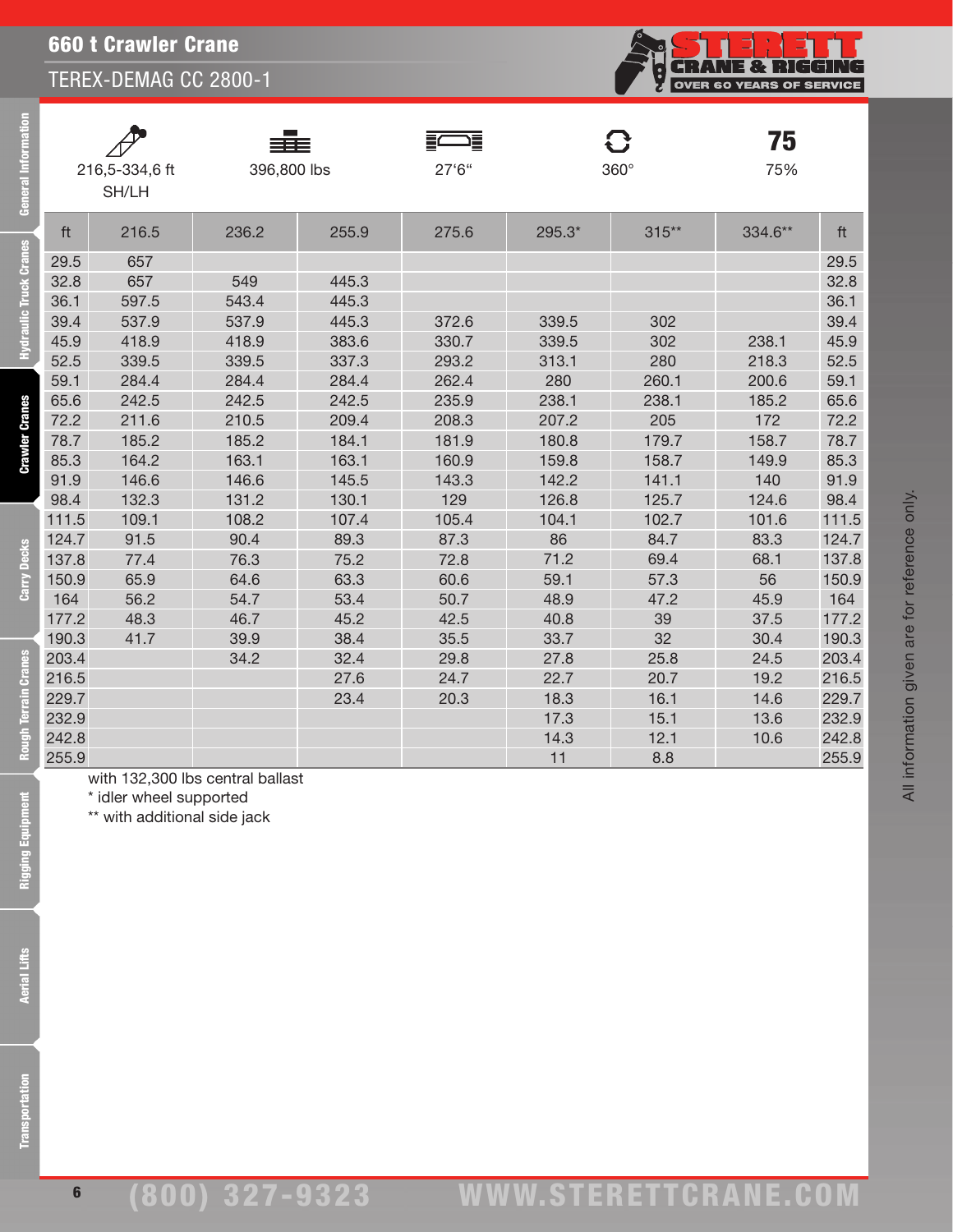Crawler Crane 660 t

TEREX-DEMAG CC 2800-1



|       | 216,5-334,6 ft | 352,700 lbs |       | ⊐≣<br>27'6'' |        | C<br>$360^\circ$ | 75<br>75% |       |
|-------|----------------|-------------|-------|--------------|--------|------------------|-----------|-------|
|       | SH/LH          |             |       |              |        |                  |           |       |
| ft    | 216.5          | 236.2       | 255.9 | 275.6        | 295.3* | $315**$          | 334.6**   | ft    |
| 29.5  | 657            |             |       |              |        |                  |           | 29.5  |
| 32.8  | 608.5          | 549         | 445.3 |              |        |                  |           | 32.8  |
| 36.1  | 524.7          | 494.9       | 443.1 |              |        |                  |           | 36.1  |
| 39.4  | 440.9          | 440.9       | 440.9 | 372.6        | 339.5  | 302              |           | 39.4  |
| 45.9  | 341.7          | 341.7       | 341.7 | 330.7        | 339.5  | 302              | 238.1     | 45.9  |
| 52.5  | 277.8          | 275.6       | 275.6 | 273.4        | 273.4  | 271.2            | 218.3     | 52.5  |
| 59.1  | 229.3          | 229.3       | 229.3 | 227.1        | 227.1  | 224.9            | 200.6     | 59.1  |
| 65.6  | 196.2          | 195.1       | 195.1 | 192.9        | 191.8  | 190.7            | 185.2     | 65.6  |
| 72.2  | 168.7          | 168.7       | 167.6 | 165.3        | 164.2  | 163.1            | 162       | 72.2  |
| 78.7  | 147.7          | 146.6       | 145.5 | 144.4        | 143.3  | 141.1            | 141.1     | 78.7  |
| 85.3  | 130.1          | 129         | 127.9 | 126.8        | 125.7  | 123.5            | 123.5     | 85.3  |
| 91.9  | 115.7          | 114.6       | 113.5 | 111.3        | 110.2  | 109.8            | 108.7     | 91.9  |
| 98.4  | 103.6          | 102.7       | 101.9 | 99.9         | 98.5   | 97.2             | 96.3      | 98.4  |
| 111.5 | 84             | 83.1        | 82.2  | 80           | 78.5   | 76.9             | 75.8      | 111.5 |
| 124.7 | 69             | 67.9        | 66.6  | 64.2         | 62.6   | 60.8             | 59.7      | 124.7 |
| 137.8 | 56.7           | 55.3        | 54.2  | 51.6         | 50     | 48.3             | 47.2      | 137.8 |
| 150.9 | 46.7           | 45.4        | 44.1  | 41.4         | 39.9   | 38.1             | 36.8      | 150.9 |
| 164   | 38.8           | 37.3        | 35.9  | 33.3         | 31.5   | 29.8             | 28.4      | 164   |
| 177.2 | 32.2           | 30.6        | 29.1  | 26.5         | 24.7   | 22.9             | 21.6      | 177.2 |
| 190.3 | 26.9           | 24.9        | 23.4  | 20.7         | 19     | 17               | 15.7      | 190.3 |
| 203.4 |                | 20.3        | 18.5  | 15.9         | 13.9   | 11.9             | 10.6      | 203.4 |
| 216.5 |                |             | 14.6  | 11.7         | 9.7    |                  |           | 216.5 |
| 229.7 |                |             | 11.2  |              |        |                  |           | 229.7 |

\* idler wheel supported

\*\* with additional side jack

General Information

Hydraulic Truck Cranes

**Crawler Cranes** 

Carry Decks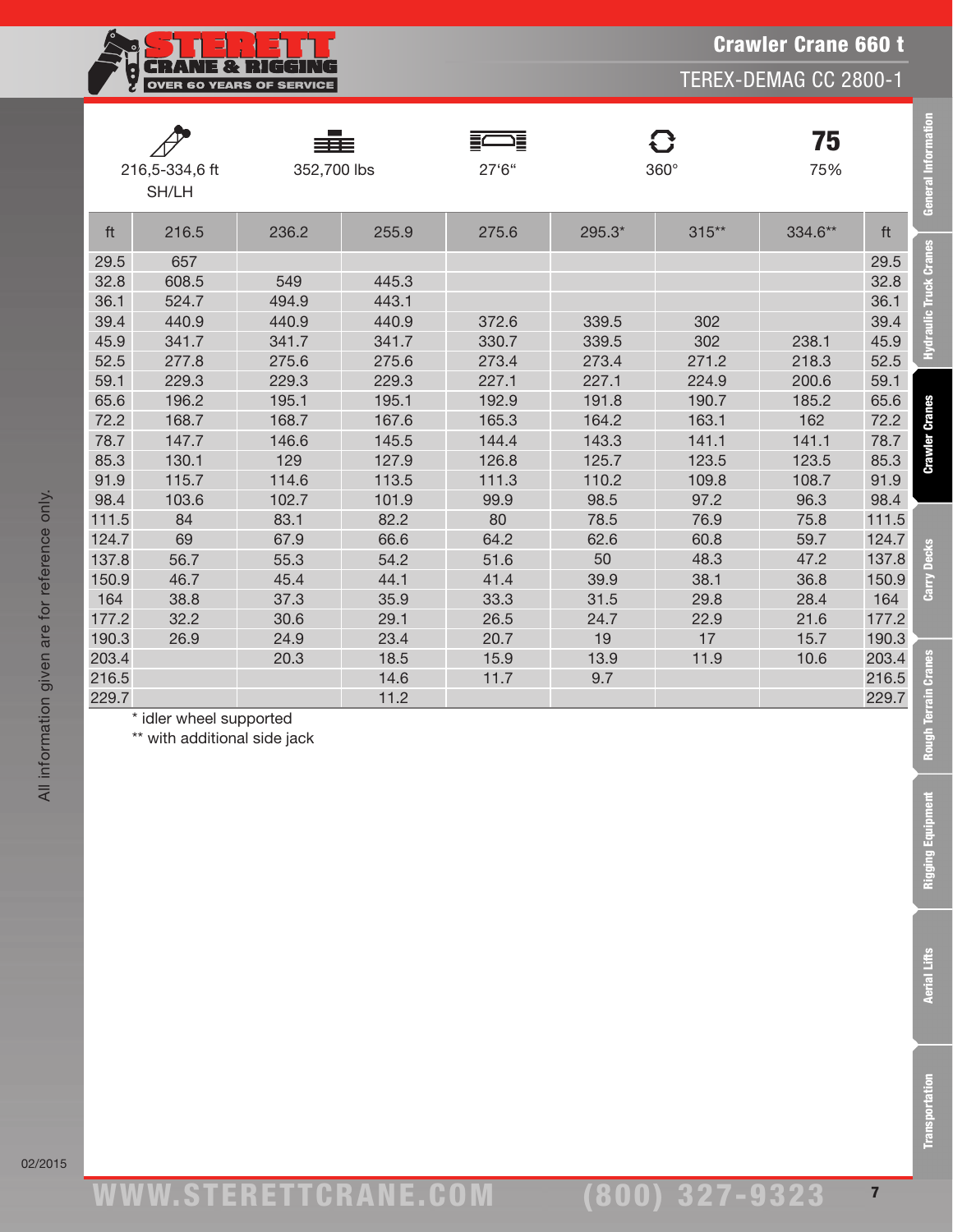660 t Crawler Crane

TEREX-DEMAG CC 2800-1

**CRANE & RIGGING**<br>OVER 60 YEARS OF SERVICE

All information given are for reference only.

All information given are for reference only.

| General In             | 255.9-354.3 ft<br>SGLmax. |                                                                  | 396,800 lbs                                    |         | $27^{\circ}6^{\circ}$ | 360°    |         |       |
|------------------------|---------------------------|------------------------------------------------------------------|------------------------------------------------|---------|-----------------------|---------|---------|-------|
|                        | ft                        | 255.9                                                            | 275.6**                                        | 295.3** | $315**$               | 334.6** | 354.3** | ft    |
| Hydraulic Truck Cranes | 32.8                      | 489.4                                                            |                                                |         |                       |         |         | 32.8  |
|                        | 36.1                      | 479.5                                                            | 474                                            |         |                       |         |         | 36.1  |
|                        | 39.4                      | 469.6                                                            | 454.2                                          | 438.7   | 350.5                 |         |         | 39.4  |
|                        | 45.9                      | 392.4                                                            | 381.4                                          | 368.2   | 350.5                 | 319.7   | 288.8   | 45.9  |
|                        | 52.5                      | 337.3                                                            | 326.3                                          | 315.3   | 306.4                 | 297.6   | 288.8   | 52.5  |
|                        | 59.1                      | 282.2                                                            | 277.8                                          | 275.6   | 266.8                 | 257.9   | 251.3   | 59.1  |
|                        | 65.6                      | 240.3                                                            | 235.9                                          | 233.7   | 233.7                 | 227.1   | 220.5   | 65.6  |
|                        | 72.2                      | 207.2                                                            | 205                                            | 201.7   | 200.6                 | 198.4   | 195.1   | 72.2  |
| <b>Crawler Cranes</b>  | 78.7                      | 181.9                                                            | 178.6                                          | 176.4   | 175.3                 | 173.1   | 169.8   | 78.7  |
|                        | 85.3                      | 159.8                                                            | 157.6                                          | 155.4   | 153.2                 | 151     | 147.7   | 85.3  |
|                        | 91.9                      | 143.3                                                            | 140                                            | 137.8   | 135.6                 | 133.4   | 130.1   | 91.9  |
|                        | 98.4                      | 127.9                                                            | 124.6                                          | 122.4   | 121.3                 | 119     | 115.7   | 98.4  |
|                        | 111.5                     | 104.7                                                            | 101.9                                          | 99      | 97.7                  | 95      | 91.1    | 111.5 |
|                        | 124.7                     | 86.6                                                             | 83.6                                           | 80.2    | 78.7                  | 75.6    | 71.7    | 124.7 |
|                        | 137.8                     | 72.1                                                             | 68.6                                           | 65.3    | 63.5                  | 60.4    | 56.4    | 137.8 |
| <b>Carry Decks</b>     | 150.9                     | 60                                                               | 56.4                                           | 52.9    | 51.4                  | 48.1    | 44.1    | 150.9 |
|                        | 164                       | 50                                                               | 46.5                                           | 43      | 41.2                  | 37.9    | 34      | 164   |
|                        | 177.2                     | 41.9                                                             | 38.1                                           | 34.6    | 32.8                  | 29.5    | 25.6    | 177.2 |
|                        | 190.3                     | 34.8                                                             | 31.3                                           | 27.6    | 25.8                  | 22.5    | 18.3    | 190.3 |
|                        | 203.4                     | 29.1                                                             | 25.4                                           | 21.6    | 19.6                  | 16.3    | 12.1    | 203.4 |
|                        | 216.5                     | 24                                                               | 20.3                                           | 16.5    | 14.6                  | 11      |         | 216.5 |
|                        | 229.7                     | 19.8                                                             | 15.9                                           | 11.9    | 9.9                   |         |         | 229.7 |
|                        | 232.9                     |                                                                  |                                                | 10.9    | 8.8                   |         |         | 232.9 |
| Rough Terrain Cranes   |                           | with 132,300 lbs central ballast<br>** with additional side jack | For SH/LH SGLmax. a boom power-kit is required |         |                       |         |         |       |
| Tent                   |                           |                                                                  |                                                |         |                       |         |         |       |
| Rigging Equipm         |                           |                                                                  |                                                |         |                       |         |         |       |
|                        |                           |                                                                  |                                                |         |                       |         |         |       |
|                        |                           |                                                                  |                                                |         |                       |         |         |       |
|                        |                           |                                                                  |                                                |         |                       |         |         |       |
|                        |                           |                                                                  |                                                |         |                       |         |         |       |
|                        |                           |                                                                  |                                                |         |                       |         |         |       |
|                        |                           |                                                                  |                                                |         |                       |         |         |       |
| <b>Aerial Lifts</b>    |                           |                                                                  |                                                |         |                       |         |         |       |
|                        |                           |                                                                  |                                                |         |                       |         |         |       |
|                        |                           |                                                                  |                                                |         |                       |         |         |       |
|                        |                           |                                                                  |                                                |         |                       |         |         |       |
|                        |                           |                                                                  |                                                |         |                       |         |         |       |
|                        |                           |                                                                  |                                                |         |                       |         |         |       |
|                        |                           |                                                                  |                                                |         |                       |         |         |       |
| ansportation           |                           |                                                                  |                                                |         |                       |         |         |       |
|                        |                           |                                                                  |                                                |         |                       |         |         |       |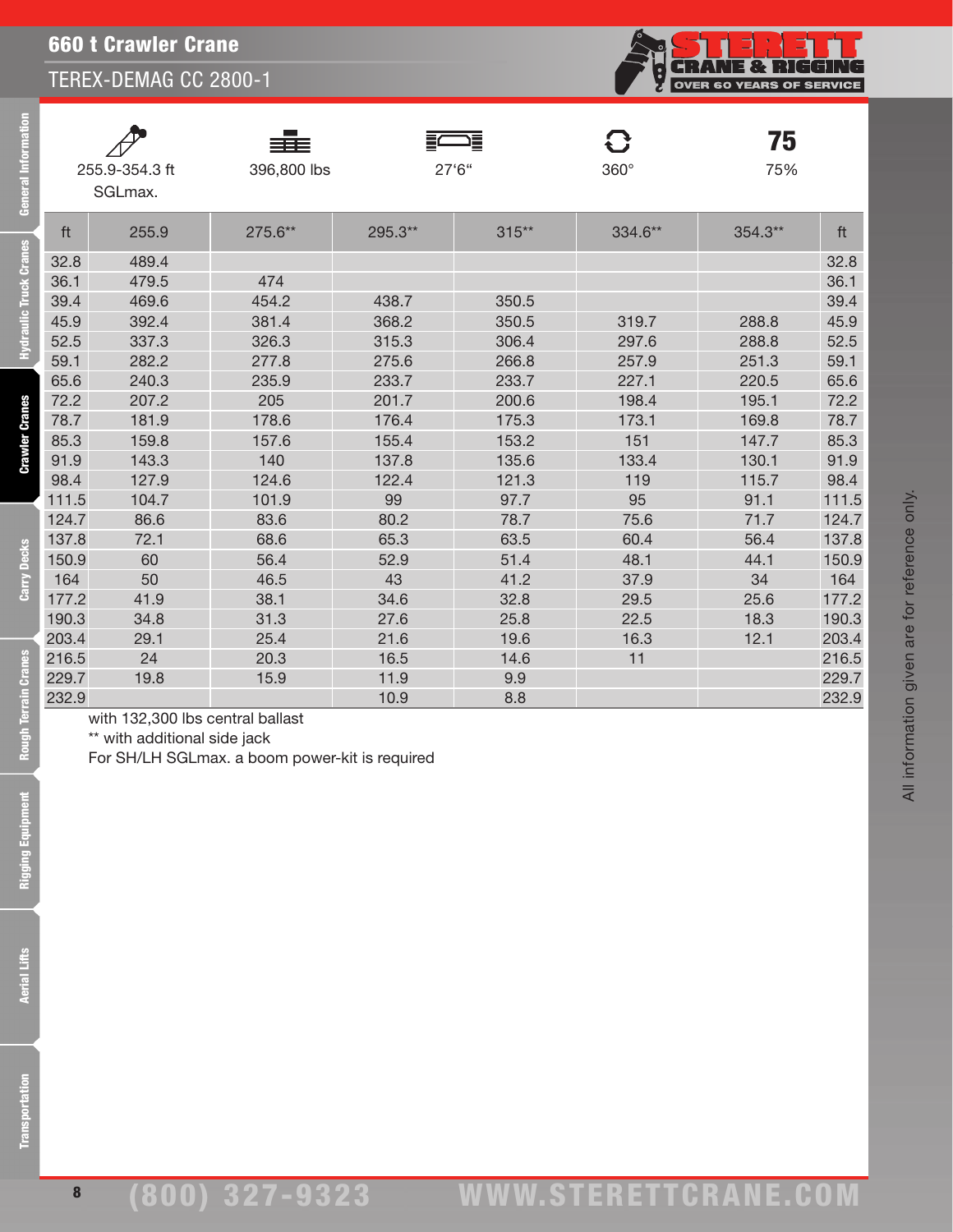

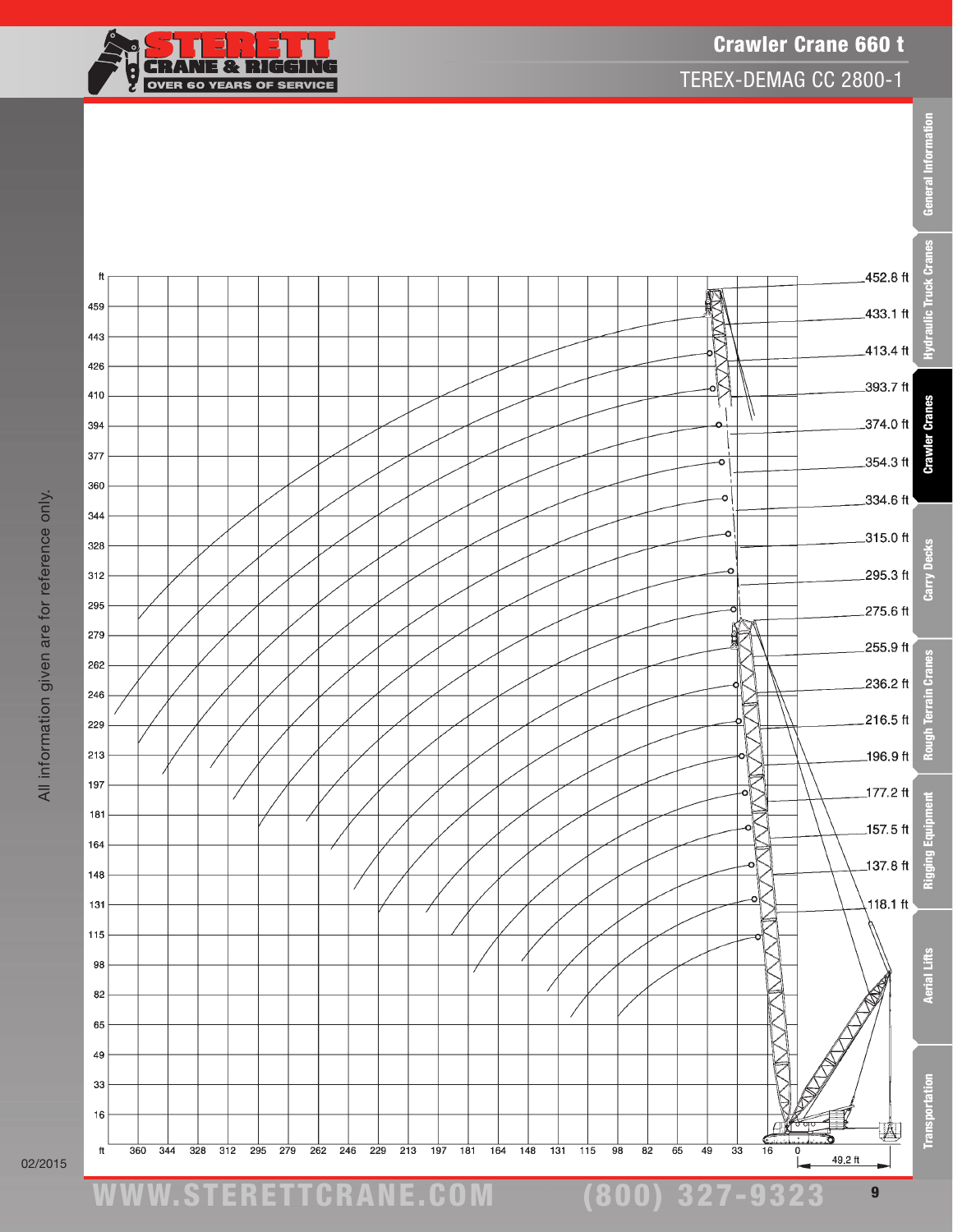| <b>660 t Crawler Crane</b> |  |
|----------------------------|--|
|----------------------------|--|

| ā                    |                | 118.1-275.6 ft<br><b>SSL</b> | 98.4 ft                          |        | 396,800 lbs | 0-661,400 lbs<br>36.1-49.2 ft | 27'6'' | 戸     | $360^\circ$ | 75<br>75%      |       |
|----------------------|----------------|------------------------------|----------------------------------|--------|-------------|-------------------------------|--------|-------|-------------|----------------|-------|
|                      | ft             | 118.1                        | 137.8                            | 157.5  | 177.2       | 196.9                         | 216.5  | 236.2 | 255.9       | 275.6          | ft    |
| ck Cranes            | 23             | 1322.8                       |                                  |        |             |                               |        |       |             |                | 19.7  |
|                      | 26.2           | 1322.8                       | 1307.3                           | 1278.7 |             |                               |        |       |             |                | 23    |
|                      | 29.5           | 1322.8                       | 1307.3                           | 1278.7 | 1157.4      | 1049.4                        |        |       |             |                | 26.2  |
|                      | 32.8           | 1320.6                       | 1307.3                           | 1278.7 | 1157.4      | 1049.4                        | 912.7  | 822.3 |             |                | 29.5  |
| Hydraulic Tru        | 39.4           | 1285.3                       | 1265.5                           | 1278.7 | 1157.4      | 1049.4                        | 912.7  | 822.3 | 696.7       | 619.5          | 32.8  |
|                      | 45.9           | 1144.2                       | 1137.6                           | 1133.2 | 1128.8      | 1049.4                        | 912.7  | 822.3 | 696.7       | 619.5          | 39.4  |
|                      | 52.5           | 1000.9                       | 994.3                            | 989.9  | 987.7       | 983.3                         | 901.7  | 822.3 | 696.7       | 619.5          | 45.9  |
|                      | 59.1           | 888.5                        | 884.1                            | 879.6  | 875.2       | 870.8                         | 855.4  | 798.1 | 694.5       | 619.5          | 52.5  |
| Cranes               | 65.6           | 800.3                        | 793.7                            | 789.3  | 784.8       | 780.4                         | 778.2  | 760.6 | 674.6       | 612.9          | 59.1  |
|                      | 72.2           | 712.1                        | 718.7                            | 714.3  | 709.9       | 707.7                         | 703.3  | 701.1 | 657         | 597.5          | 65.6  |
| Crawler              | 78.7           | 626.1                        | 648.2                            | 646    | 646         | 643.8                         | 641.5  | 637.1 | 634.9       | 584.2          | 72.2  |
|                      | 85.3           | 553.4                        | 593                              | 588.6  | 586.4       | 584.2                         | 584.2  | 582   | 582         | 571            | 78.7  |
|                      | 91.9           | 502.7                        | 540.1                            | 537.9  | 537.9       | 535.7                         | 533.5  | 533.5 | 531.3       | 529.1          | 85.3  |
|                      | 98.4           | 447.5                        | 485                              | 498.2  | 493.8       | 493.8                         | 491.6  | 487.2 | 487.2       | 482.8          | 91.9  |
|                      | 111.5          |                              | 396.8                            | 425.5  | 423.3       | 421.1                         | 416.7  | 414.5 | 412.3       | 410.1          | 98.4  |
|                      | 124.7          |                              | 328.5                            | 354.9  | 368.2       | 363.8                         | 361.6  | 359.4 | 357.1       | 352.7          | 111.5 |
| Carry Decks          | 137.8          |                              |                                  | 302    | 321.9       | 321.9                         | 317.5  | 315.3 | 313.1       | 308.6          | 124.7 |
|                      | 150.9          |                              |                                  |        | 271.2       | 286.6                         | 284.4  | 280   | 277.8       | 273.4          | 137.8 |
|                      | 164            |                              |                                  |        |             | 249.1                         | 253.5  | 251.3 | 249.1       | 244.7          | 150.9 |
|                      | 177.2          |                              |                                  |        |             | 215                           | 227.1  | 227.1 | 224.9       | 220.5          | 164   |
|                      | 190.3          |                              |                                  |        |             |                               | 197.3  | 207.2 | 205         | 200.6          | 177.2 |
|                      | 203.4          |                              |                                  |        |             |                               |        | 181.9 | 187.4       | 183            | 190.3 |
|                      | 216.5<br>229.7 |                              |                                  |        |             |                               |        |       | 166.4       | 167.6          | 203.4 |
|                      | 242.8          |                              |                                  |        |             |                               |        |       | 145.5       | 149.9<br>132.3 | 216.5 |
| Rough Terrain Cranes |                |                              | with 132,300 lbs central ballast |        |             |                               |        |       |             |                | 229.7 |
| Rigging Equipm       |                |                              |                                  |        |             |                               |        |       |             |                |       |
| <b>Aerial Lifts</b>  |                |                              |                                  |        |             |                               |        |       |             |                |       |
| ansportation         |                |                              |                                  |        |             |                               |        |       |             |                |       |

**CRANE & RIGGING**<br>OVER 60 YEARS OF SERVICE

ģ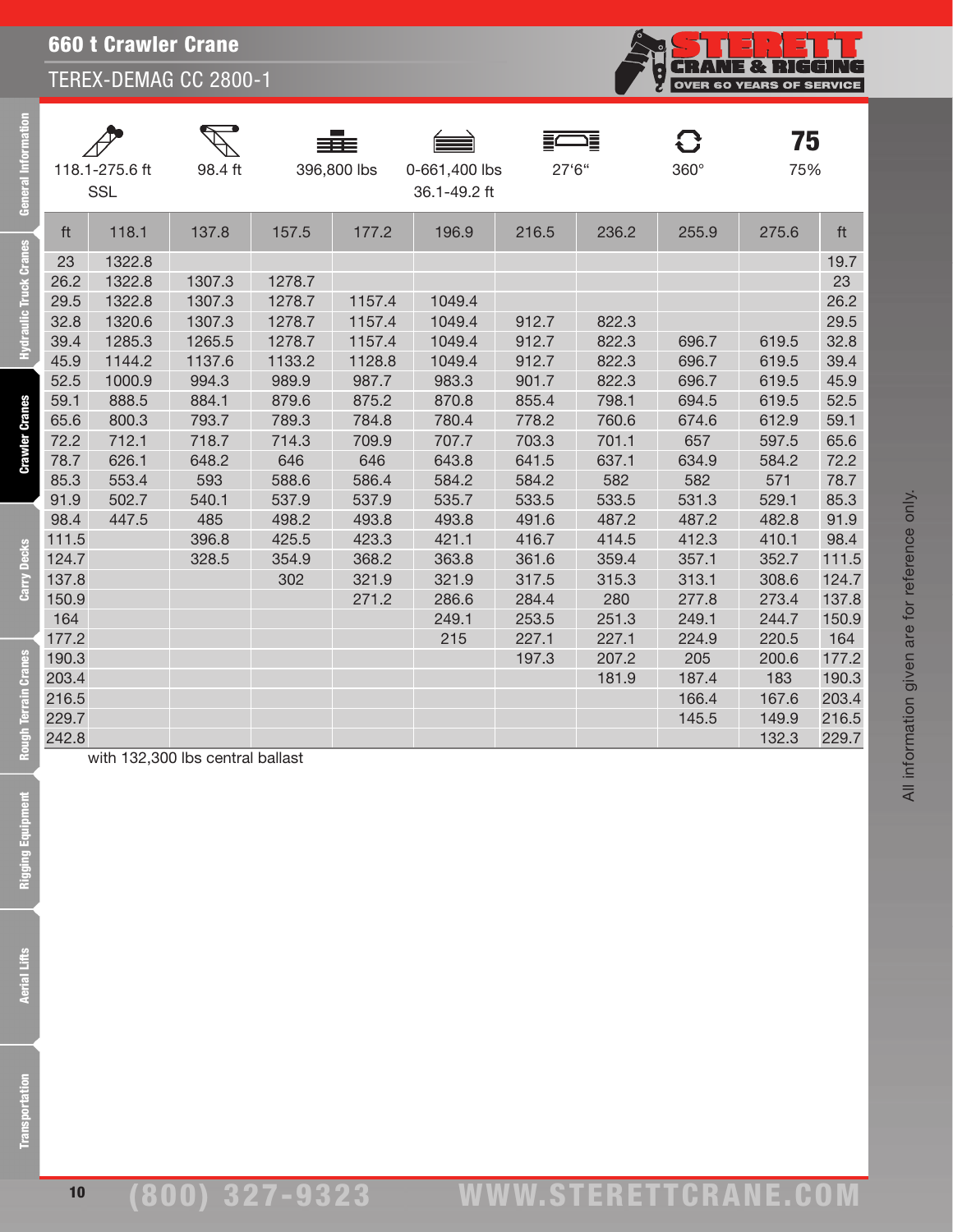**CRANE & RIGGING** 

Ę

F

TEREX-DEMAG CC 2800-1

| 118.1-275.6 ft<br><b>SSL</b> |        | 98.4 ft                          |        | 396,800 lbs | 0-661,400 lbs<br>55.8 ft | 27'6" | ∍≣    | 8<br>360° | 75<br>75% |       | <b>General Informatio</b> |
|------------------------------|--------|----------------------------------|--------|-------------|--------------------------|-------|-------|-----------|-----------|-------|---------------------------|
| ft                           | 118.1  | 137.8                            | 157.5  | 177.2       | 196.9                    | 216.5 | 236.2 | 255.9     | 275.6     | ft    |                           |
| 23                           | 1322.8 |                                  |        |             |                          |       |       |           |           | 19.7  | Hydraulic Truck Cranes    |
| 26.2                         | 1322.8 | 1307.3                           | 1278.7 |             |                          |       |       |           |           | 23    |                           |
| 29.5                         | 1322.8 | 1307.3                           | 1278.7 | 1157.4      | 1049.4                   |       |       |           |           | 26.2  |                           |
| 32.8                         | 1320.6 | 1307.3                           | 1278.7 | 1157.4      | 1049.4                   | 912.7 | 822.3 |           |           | 29.5  |                           |
| 39.4                         | 1285.3 | 1265.5                           | 1278.7 | 1157.4      | 1049.4                   | 912.7 | 822.3 | 696.7     | 619.5     | 32.8  |                           |
| 45.9                         | 1210.3 | 1177.3                           | 1172.9 | 1157.4      | 1049.4                   | 912.7 | 822.3 | 696.7     | 619.5     | 39.4  |                           |
| 52.5                         | 1062.6 | 1056                             | 1051.6 | 1047.2      | 1036.2                   | 901.7 | 822.3 | 696.7     | 619.5     | 45.9  |                           |
| 59.1                         | 943.6  | 939.2                            | 932.6  | 930.4       | 925.9                    | 855.4 | 798.1 | 694.5     | 619.5     | 52.5  |                           |
| 65.6                         | 817.9  | 842.2                            | 837.8  | 833.3       | 831.1                    | 809.1 | 760.6 | 674.6     | 612.9     | 59.1  |                           |
| 72.2                         | 712.1  | 760.6                            | 760.6  | 756.2       | 751.8                    | 749.6 | 723.1 | 657       | 597.5     | 65.6  | <b>Crawler Cranes</b>     |
| 78.7                         | 626.1  | 672.4                            | 694.5  | 690         | 685.6                    | 683.4 | 676.8 | 639.3     | 584.2     | 72.2  |                           |
| 85.3                         | 553.4  | 601.9                            | 626.1  | 630.5       | 628.3                    | 626.1 | 615.1 | 601.9     | 571       | 78.7  |                           |
| 91.9                         | 489.4  | 540.1                            | 564.4  | 577.6       | 575.4                    | 571   | 564.4 | 551.2     | 531.3     | 85.3  |                           |
| 98.4                         | 432.1  | 485                              | 515.9  | 526.9       | 529.1                    | 524.7 | 518.1 | 509.3     | 491.6     | 91.9  |                           |
| 111.5                        |        | 392.4                            | 427.7  | 445.3       | 449.7                    | 449.7 | 445.3 | 438.7     | 423.3     | 98.4  |                           |
| 124.7                        |        | 315.3                            | 354.9  | 377         | 388                      | 388   | 388   | 381.4     | 370.4     | 111.5 | <b>Decks</b>              |
| 137.8                        |        |                                  | 293.2  | 321.9       | 335.1                    | 341.7 | 339.5 | 337.3     | 326.3     | 124.7 | Carry                     |
| 150.9                        |        |                                  |        | 271.2       | 288.8                    | 297.6 | 302   | 299.8     | 291       | 137.8 |                           |
| 164                          |        |                                  |        |             | 249.1                    | 260.1 | 266.8 | 266.8     | 262.4     | 150.9 |                           |
| 177.2                        |        |                                  |        |             | 212.7                    | 227.1 | 235.9 | 238.1     | 233.7     | 164   |                           |
| 190.3                        |        |                                  |        |             |                          | 197.3 | 208.3 | 212.7     | 210.5     | 177.2 | <b>Cranes</b>             |
| 203.4                        |        |                                  |        |             |                          |       | 181.9 | 188.5     | 188.5     | 190.3 |                           |
| 216.5                        |        |                                  |        |             |                          |       |       | 166.4     | 168.7     | 203.4 | Terrain                   |
| 229.7                        |        |                                  |        |             |                          |       |       | 145.5     | 149.9     | 216.5 |                           |
| 242.8                        |        |                                  |        |             |                          |       |       |           | 132.3     | 229.7 | Rough                     |
|                              |        | with 132,300 lbs central ballast |        |             |                          |       |       |           |           |       |                           |

with 132,300 lbs central ballast

02/2015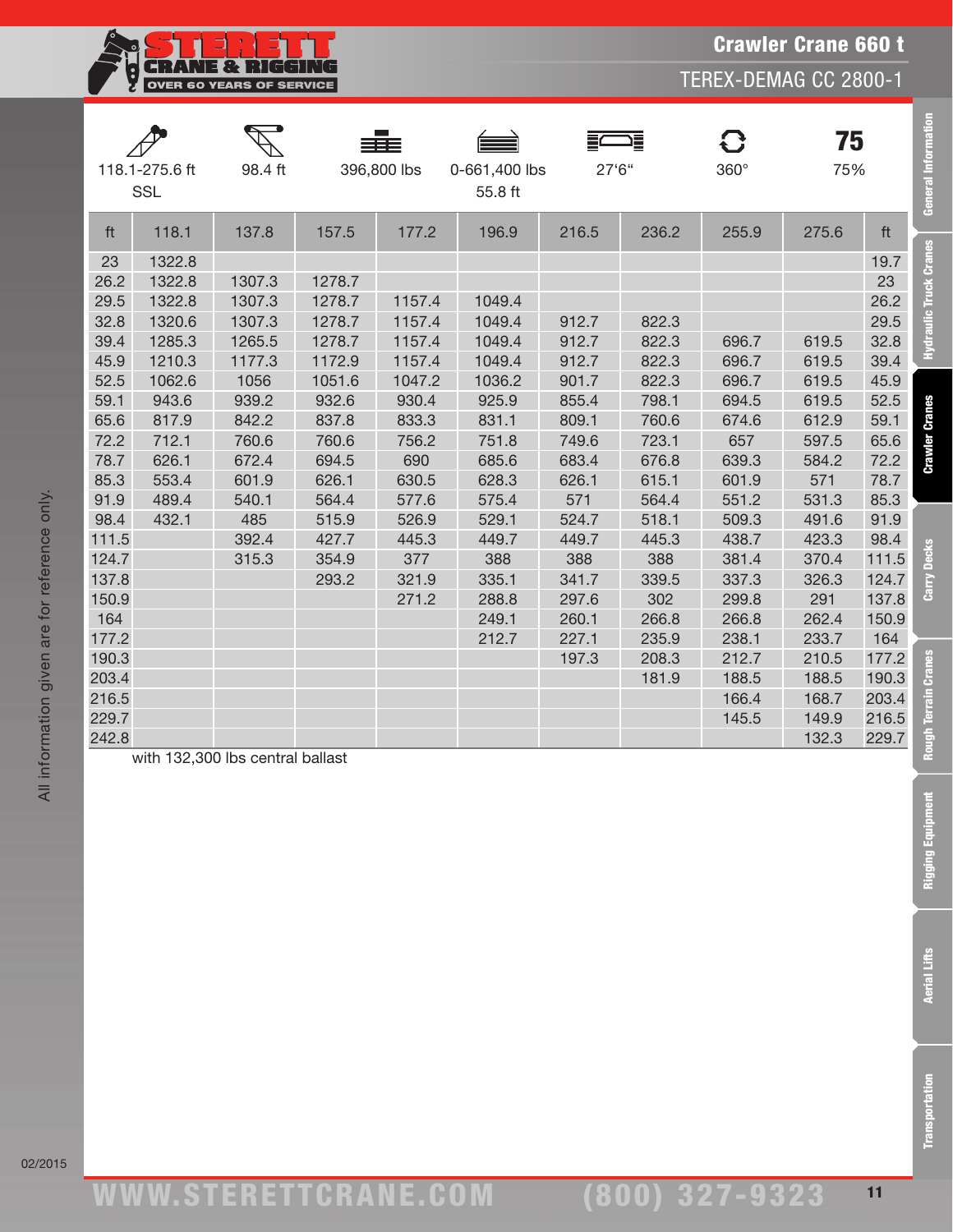| General Informa               |                | 177.2-354.3 ft<br><b>HSSL</b> | 98.4 ft                               |                | 396,800 lbs    | 0-661,400 lbs<br>36.1-49.2 ft |                | 這<br>27'6"     |              | $360^\circ$  | 75<br>75%    |                |
|-------------------------------|----------------|-------------------------------|---------------------------------------|----------------|----------------|-------------------------------|----------------|----------------|--------------|--------------|--------------|----------------|
|                               | ft             | 177.2                         | 196.9                                 | 216.5          | 236.2          | 255.9                         | 275.6          | 295.3          | 315          | 334.6        | 354.3        | ft             |
| <b>Hydraulic Truck Cranes</b> | 29.5           | 1157.4                        | 1049.4                                |                |                |                               |                |                |              |              |              | 29.5           |
|                               | 32.8           | 1157.4                        | 1049.4                                | 928.1          | 866.4          |                               |                |                |              |              |              | 32.8           |
|                               | 39.4           | 1157.4                        | 1049.4                                | 928.1          | 866.4          | 802.5                         | 676.8          | 637.1          | 560          |              |              | 39.4           |
|                               | 45.9           | 1126.6                        | 1049.4                                | 928.1          | 866.4          | 802.5                         | 676.8          | 634.9          | 557.8        | 480.6        | 421.1        | 45.9           |
|                               | 52.5           | 983.3                         | 978.9                                 | 928.1          | 866.4          | 802.5                         | 676.8          | 632.7          | 551.2        | 474          | 416.7        | 52.5           |
|                               | 59.1           | 873                           | 868.6                                 | 864.2          | 859.8          | 802.5                         | 676.8          | 630.5          | 546.7        | 467.4        | 412.3        | 59.1           |
|                               | 65.6           | 782.6                         | 778.2                                 | 773.8          | 769.4          | 767.2                         | 676.8          | 628.3          | 542.3        | 463          | 405.7        | 65.6           |
|                               | 72.2           | 707.7                         | 703.3                                 | 698.9          | 696.7          | 692.3                         | 672.4          | 604.1          | 533.5        | 458.6        | 401.2        | 72.2           |
| <b>Crawler Cranes</b>         | 78.7           | 643.8                         | 641.5                                 | 637.1          | 632.7          | 630.5                         | 626.1          | 582            | 520.3        | 447.5        | 394.6        | 78.7           |
|                               | 85.3           | 584.2                         | 584.2                                 | 579.8          | 579.8          | 577.6                         | 573.2          | 560            | 509.3        | 436.5        | 383.6        | 85.3           |
|                               | 91.9           | 535.7                         | 533.5                                 | 531.3          | 529.1          | 529.1                         | 524.7          | 522.5          | 498.2        | 425.5        | 374.8        | 91.9           |
|                               | 98.4           | 493.8                         | 491.6                                 | 487.2          | 485            | 485                           | 480.6          | 478.4          | 469.6        | 414.5        | 363.8        | 98.4           |
|                               | 111.5          | 426.2                         | 422.6                                 | 419.6          | 417.4          | 415.9                         | 411.5          | 410.8          | 404.9        | 382.1        | 343.2        | 111.5          |
|                               | 124.7<br>137.8 | 366.7                         | 365.2                                 | 362.3          | 360.1          | 357.9                         | 353.5          | 353.5          | 349.1        | 343.9        | 318.9        | 124.7          |
| <b>Decks</b>                  | 150.9          | 315.3<br>268.2                | 319.7<br>282.9                        | 315.3<br>282.9 | 313.1<br>279.3 | 310.9<br>277                  | 306.4<br>272.6 | 306.4<br>272.6 | 302<br>268.2 | 299.8<br>266 | 291<br>260.1 | 137.8<br>150.9 |
|                               | 164            |                               | 245.4                                 | 252.1          | 249.9          | 247.7                         | 243.2          | 242.9          | 238.5        | 236.6        | 232.6        | 164            |
| Carry                         | 177.2          |                               | 213.8                                 | 222.7          | 224.9          | 222.7                         | 218.3          | 217.2          | 212.7        | 211.6        | 208.3        | 177.2          |
|                               | 190.3          |                               |                                       | 191.8          | 200.6          | 202.8                         | 198.4          | 197.3          | 192.5        | 191.4        | 187.4        | 190.3          |
|                               | 203.4          |                               |                                       |                | 175.7          | 182.2                         | 180.6          | 178.6          | 174.9        | 173.8        | 169.4        | 203.4          |
|                               | 216.5          |                               |                                       |                |                | 160.9                         | 163.1          | 163.1          | 158.7        | 157.6        | 153.2        | 216.5          |
|                               | 229.7          |                               |                                       |                |                | 142.2                         | 144.8          | 147.7          | 144.8        | 144.4        | 140          | 229.7          |
|                               | 242.8          |                               |                                       |                |                |                               | 126.8          | 132.3          | 130.8        | 131.5        | 127.9        | 242.8          |
| Rough Terrain Cranes          | 246.1          |                               |                                       |                |                |                               | 123.5          | 128.4          | 127.3        | 128.4        | 124.6        | 246.1          |
|                               | 255.9          |                               |                                       |                |                |                               |                | 116.8          | 116.8        | 119          | 114.6        | 255.9          |
|                               | 262.5          |                               |                                       |                |                |                               |                | 110.2          | 109.2        | 112.9        | 109.1        | 262.5          |
|                               | 269            |                               |                                       |                |                |                               |                |                | 102.8        | 106.7        | 103.6        | 269            |
| Tent                          | 278.9          |                               |                                       |                |                |                               |                |                | 94.8         | 97.6         | 95.5         | 278.9          |
|                               | 282.2          |                               |                                       |                |                |                               |                |                |              | 94.7         | 92.8         | 282.2          |
|                               | 295.3          |                               |                                       |                |                |                               |                |                |              | 84.2         | 82.2         | 295.3          |
| Rigging Equipm                | 298.6          |                               |                                       |                |                |                               |                |                |              | 82.7         | 79.6         | 298.6          |
|                               | 308.4          |                               |                                       |                |                |                               |                |                |              |              | 72.8         | 308.4          |
|                               | 315            |                               | with 132,800 lbs central ballast      |                |                |                               |                |                |              |              | 69.7         | 315            |
|                               |                |                               | For HSSL a boom power-kit is required |                |                |                               |                |                |              |              |              |                |
| <b>Aerial Lifts</b>           |                |                               |                                       |                |                |                               |                |                |              |              |              |                |
| ransportation                 |                |                               |                                       |                |                |                               |                |                |              |              |              |                |

**CRANE & RIGGING**<br>OVER 60 YEARS OF SERVICE

**Aerial Lifts**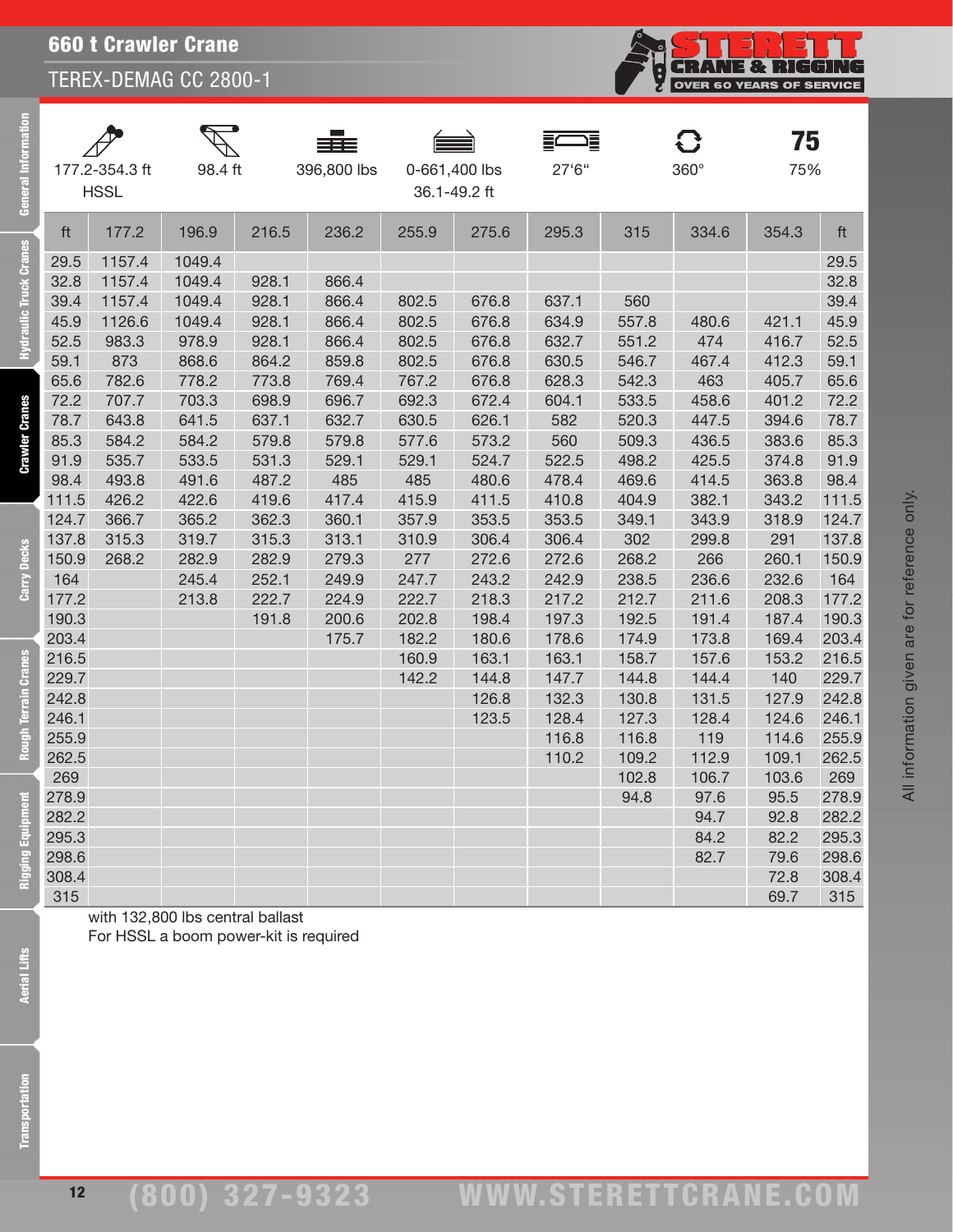$\overline{\mathbb{F}}$ 

Crawler Crane 660 t

TEREX-DEMAG CC 2800-1

|                | 295.3-452.8 ft<br>SSL/LSL | 98.4 ft                          |                | 396,800 lbs    | 0-661,400 lbs<br>36.1-49.2 ft | 27'6"          | 這             | <b>C</b><br>$360^\circ$ | 75<br>75%    |                | General                |
|----------------|---------------------------|----------------------------------|----------------|----------------|-------------------------------|----------------|---------------|-------------------------|--------------|----------------|------------------------|
| ft             | 295.3                     | 315                              | 334.6          | 354.3          | 374                           | 393.7          | 413.4         | 433.1                   | 452.8        | ft             |                        |
| 39.4           | 546.7                     | 474                              |                |                |                               |                |               |                         |              | 39.4           | Hydraulic Truck Cranes |
| 45.9           | 546.7                     | 471.8                            | 399            | 337.3          | 295.4                         | 269            |               |                         |              | 45.9           |                        |
| 52.5           | 546.7                     | 469.6                            | 394.6          | 330.7          | 291                           | 266.8          | 240.3         | 211.6                   | 180.8        | 52.5           |                        |
| 59.1           | 546.7                     | 467.4                            | 392.4          | 324.1          | 288.8                         | 264.6          | 238.1         | 209.4                   | 176.4        | 59.1           |                        |
| 65.6           | 542.3                     | 465.2                            | 388            | 319.7          | 284.4                         | 260.1          | 238.1         | 207.2                   | 174.2        | 65.6           |                        |
| 72.2           | 531.3                     | 460.8                            | 383.6          | 313.1          | 280                           | 257.9          | 235.9         | 205                     | 172          | 72.2           |                        |
| 78.7           | 518.1                     | 451.9                            | 379.2          | 306.4          | 277.8                         | 253.5          | 233.7         | 202.8                   | 169.8        | 78.7           |                        |
| 85.3           | 507.1                     | 445.3                            | 374.8          | 299.8          | 273.4                         | 251.3          | 231.5         | 200.6                   | 165.3        | 85.3           |                        |
| 91.9           | 493.8                     | 438.7                            | 370.4          | 293.2          | 269                           | 246.9          | 229.3         | 198.4                   | 163.1        | 91.9           | <b>Crawler Cranes</b>  |
| 98.4           | 467.4                     | 427.7                            | 366            | 286.6          | 264.6                         | 244.7          | 227.1         | 196.2                   | 160.9        | 98.4           |                        |
| 111.5          | 421.1                     | 392.4                            | 343.9          | 273.4          | 257.9                         | 235.9          | 222.7         | 191.8                   | 156.5        | 111.5          |                        |
| 124.7          | 366                       | 359.4                            | 319.7          | 262.4          | 249.1                         | 229.3          | 218.3         | 189.6                   | 149.9        | 124.7          |                        |
| 137.8          | 321.9                     | 319.7                            | 295.4          | 251.3          | 238.1                         | 220.5          | 213.8         | 187.4                   | 145.5        | 137.8          |                        |
| 150.9          | 284.4                     | 284.4                            | 273.4          | 238.1          | 229.3                         | 213.8          | 207.2         | 183                     | 138.9        | 150.9          |                        |
| 164            | 255.7                     | 253.5                            | 251.3          | 227.1          | 218.3                         | 205            | 200.6         | 180.8                   | 134.5        | 164            | <b>Decks</b>           |
| 177.2          | 231.5                     | 229.3                            | 229.3          | 216.1          | 209.4                         | 198.4          | 194           | 176.4                   | 127.9        | 177.2          |                        |
| 190.3          | 210.5                     | 209.4                            | 208.3          | 205            | 200.6                         | 189.6          | 187.4         | 172                     | 121.3        | 190.3          | Carry                  |
| 203.4          | 192.9                     | 191.8                            | 190.7          | 188.5          | 187.4                         | 180.8          | 180.8         | 165.3                   | 114.6        | 203.4          |                        |
| 216.5          | 177.5                     | 176.4                            | 174.2          | 173.1          | 172                           | 170.9          | 169.8         | 160.9                   | 108          | 216.5          |                        |
| 229.7          | 163.1                     | 162                              | 160.9          | 158.7          | 157.6                         | 157.6          | 156.5         | 153.2                   | 101.4        | 229.7          |                        |
| 242.8          | 151                       | 149.9                            | 148.8          | 146.6          | 145.5                         | 145.5          | 144.4         | 142.2                   | 92.6         | 242.8          | <b>Cranes</b>          |
| 255.9          | 134.5                     | 138.9                            | 137.8          | 135.6          | 134.5                         | 134.5          | 133.4         | 131.2                   | 86           | 255.9          |                        |
| 269            |                           | 124.6                            | 127.9          | 126.8          | 125.7                         | 124.6          | 123.5         | 121.3                   | 79.4         | 269            | rin<br>ē               |
| 282.2<br>295.3 |                           |                                  | 115.7<br>104.1 | 116.8<br>105.8 | 116.8                         | 115.7<br>108.2 | 114.6         | 112.4<br>104.7          | 74.7         | 282.2          |                        |
| 308.4          |                           |                                  |                | 95             | 107.6<br>97.7                 | 99.2           | 107.4<br>99.2 | 96.3                    | 72.5<br>70.3 | 295.3<br>308.4 | 뎙                      |
| 315            |                           |                                  |                |                | 92.9                          | 94.8           | 91.1          | 88.6                    | 68.1         | 315            |                        |
| 334.6          |                           |                                  |                |                |                               | 81.8           | 83.1          | 81.4                    | 65.7         | 334.6          |                        |
| 347.8          |                           |                                  |                |                |                               | 73.4           | 75.4          | 74.1                    | 63.5         | 347.8          |                        |
| 360.9          |                           |                                  |                |                |                               |                | 67.7          | 67                      | 61.3         | 360.9          |                        |
| 364.2          |                           |                                  |                |                |                               |                |               | 65.3                    | 60.7         | 364.2          |                        |
| 374            |                           |                                  |                |                |                               |                |               | 60.2                    | 59.1         | 374            | Rigging Equipm         |
| 380.6          |                           |                                  |                |                |                               |                |               |                         | 56.4         | 380.6          |                        |
| 387.1          |                           |                                  |                |                |                               |                |               |                         | 53.8         | 387.1          |                        |
| 400.3          |                           |                                  |                |                |                               |                |               |                         | 48.5         | 400.3          |                        |
|                |                           | with 132,300 lbs central ballast |                |                |                               |                |               |                         |              |                | <b>Aerial Lifts</b>    |
|                |                           |                                  |                |                |                               |                |               |                         |              |                | <b>Transportation</b>  |

All information given are for reference only.

All information given are for reference only.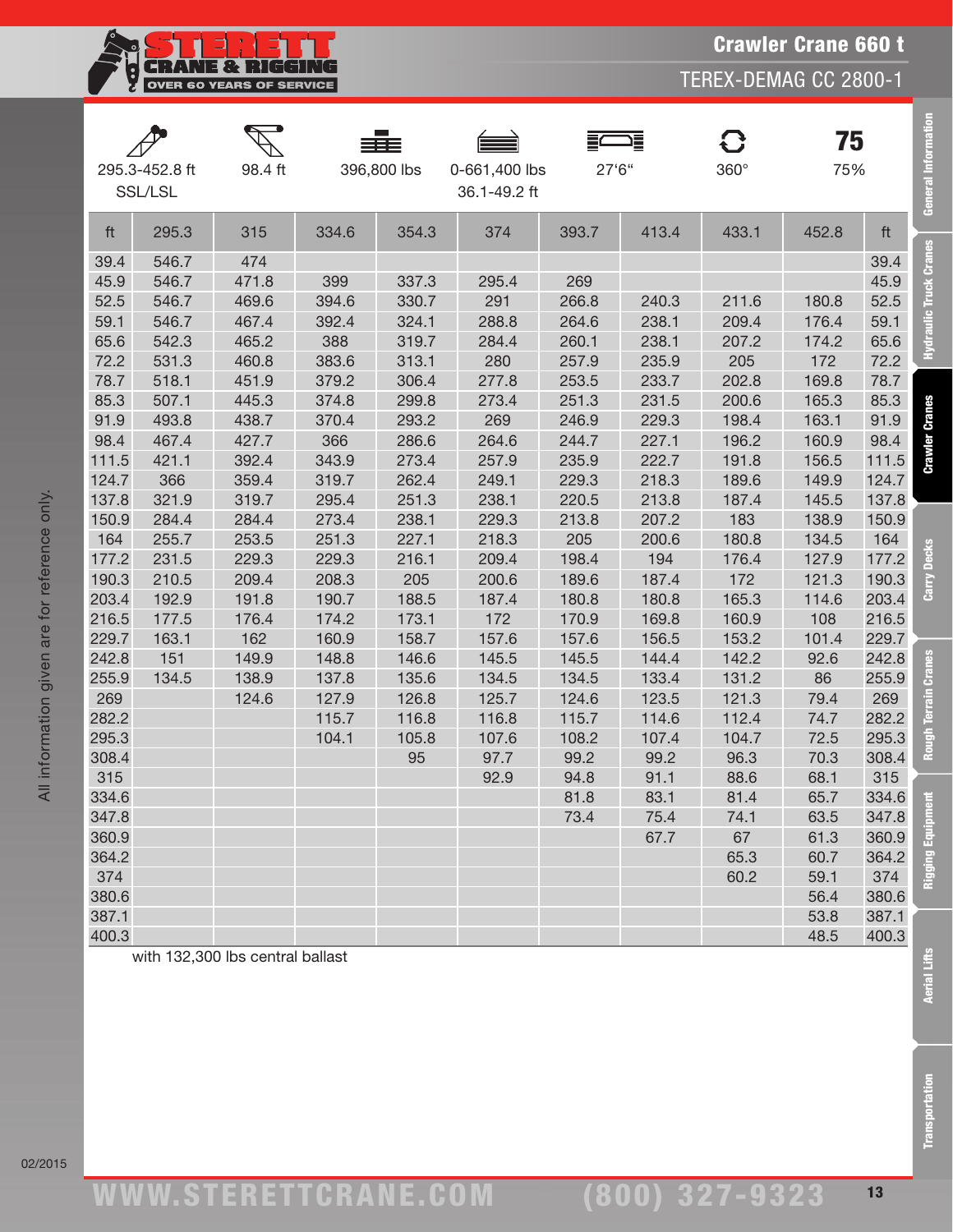660 t Crawler Crane

TEREX-DEMAG CC 2800-1

| පී            |                | 295.3-452.8 ft<br>SGLmax. | 98.4 ft                                          |               | 396,800 lbs   | 0-661,400 lbs<br>36.1-49.2 ft | 27'6"        |              | $360^\circ$ | 75<br>75%  |              |
|---------------|----------------|---------------------------|--------------------------------------------------|---------------|---------------|-------------------------------|--------------|--------------|-------------|------------|--------------|
| S.            | ft             | 295.3                     | 315                                              | 334.6         | 354.3         | 374                           | 393.7        | 413.4        | 433.1       | 452.8      | ft           |
|               | 39.4           | 551.2                     | 496                                              |               |               |                               |              |              |             |            | 39.4         |
| ic Truck Cran | 45.9           | 551.2                     | 491.6                                            | 447.5         | 403.4         | 357.1                         | 321.9        |              |             |            | 45.9         |
|               | 52.5           | 551.2                     | 485                                              | 438.7         | 399           | 354.9                         | 321.9        | 284.4        | 257.9       | 227.1      | 52.5         |
|               | 59.1           | 551.2                     | 478.4                                            | 432.1         | 396.8         | 352.7                         | 319.7        | 282.2        | 255.7       | 224.9      | 59.1         |
|               | 65.6           | 549                       | 474                                              | 425.5         | 394.6         | 350.5                         | 317.5        | 280          | 253.5       | 222.7      | 65.6         |
|               | 72.2           | 531.3                     | 463                                              | 418.9         | 394.6         | 348.3                         | 315.3        | 277.8        | 251.3       | 220.5      | 72.2         |
|               | 78.7           | 520.3                     | 451.9                                            | 407.9         | 390.2         | 346.1                         | 313.1        | 275.6        | 249.1       | 218.3      | 78.7         |
|               | 85.3           | 507.1                     | 440.9                                            | 396.8         | 383.6         | 341.7                         | 310.9        | 273.4        | 246.9       | 216.1      | 85.3         |
| Cranes        | 91.9           | 493.8                     | 429.9                                            | 385.8         | 374.8         | 339.5                         | 308.6        | 273.4        | 244.7       | 213.8      | 91.9         |
|               | 98.4           | 451.9                     | 414.5                                            | 374.8         | 366           | 335.1                         | 304.2        | 271.2        | 242.5       | 210.5      | 98.4         |
| Crawler       | 111.5          | 388.7                     | 374.8                                            | 346.9         | 338           | 321.9                         | 298.4        | 266.8        | 238.1       | 206.1      | 111.5        |
|               | 124.7          | 335.8                     | 333.6                                            | 318.2         | 313.8         | 304.2                         | 284.4        | 258.7        | 232.4       | 201.7      | 124.7        |
|               | 137.8          | 293.2                     | 291                                              | 288.8         | 284.4         | 282.2                         | 266.8        | 246.9        | 224.9       | 196.2      | 137.8        |
|               | 150.9          | 260.9                     | 258.7                                            | 256.5         | 252.1         | 249.9                         | 243.2        | 232.2        | 213.8       | 188.1      | 150.9        |
| <b>Decks</b>  | 164            | 233                       | 231.1                                            | 228.5         | 224.5         | 221.8                         | 219          | 215          | 201.4       | 180        | 164          |
|               | 177.2          | 209.4                     | 208.3                                            | 205           | 201.7         | 198.4                         | 196.2        | 192.9        | 189.6       | 172        | 177.2        |
| ē             | 190.3          | 191.1                     | 190                                              | 186.3         | 182.3         | 180                           | 177.1        | 174.5        | 171.2       | 163.1      | 190.3        |
|               | 203.4          | 174.2                     | 173.1                                            | 170.1         | 165.7         | 163.1                         | 160.2        | 157.6        | 154.1       | 149.9      | 203.4        |
|               | 216.5          | 159.8                     | 157.6                                            | 155.4         | 151           | 147.7                         | 145.5        | 142.2        | 138.9       | 135.6      | 216.5        |
|               | 229.7          | 147.3                     | 145.9                                            | 142.9         | 138.5         | 136                           | 132.3        | 129.6        | 126.4       | 122.4      | 229.7        |
| $\mathbf{a}$  | 242.8          | 136.3                     | 134.8                                            | 131.5         | 127.3         | 124.3                         | 121.6        | 118.4        | 114.8       | 110.5      | 242.8        |
| ຮຶ            | 255.9          | 126.8                     | 124.6                                            | 121.3         | 116.8         | 114.6                         | 111.3        | 108.2        | 104.1       | 100.1      | 255.9        |
|               | 269            |                           | 115.7                                            | 112.1         | 108.6         | 105.8                         | 102.1        | 98.8         | 94.5        | 90.7       | 269<br>282.2 |
|               | 282.2<br>295.3 |                           |                                                  | 102.7<br>93.7 | 100.8<br>93.3 | 97.4<br>89.5                  | 93.5<br>85.8 | 89.9<br>82.2 | 86.1<br>78  | 82<br>74.1 | 295.3        |
|               | 308.4          |                           |                                                  |               | 86.3          | 82.7                          | 78.9         | 75.3         | 71.1        | 67.2       | 308.4        |
|               | 315            |                           |                                                  |               | 82.9          | 79.4                          | 75.4         | 68.9         | 64.7        | 60.7       | 315          |
|               | 334.6          |                           |                                                  |               |               |                               | 66.6         | 63.1         | 58.9        | 54.7       | 334.6        |
|               | 347.8          |                           |                                                  |               |               |                               | 60.4         | 57.8         | 53.6        | 49.4       | 347.8        |
|               | 360.9          |                           |                                                  |               |               |                               |              | 51.9         | 48.4        | 44.5       | 360.9        |
|               | 364.2          |                           |                                                  |               |               |                               |              | 50.3         | 47.1        | 43.3       | 364.2        |
|               | 374            |                           |                                                  |               |               |                               |              |              | 43.2        | 39.9       | 374          |
|               | 380.6          |                           |                                                  |               |               |                               |              |              | 39.7        | 37.3       | 380.6        |
|               | 387.1          |                           |                                                  |               |               |                               |              |              |             | 34.3       | 387.1        |
|               | 400.3          |                           |                                                  |               |               |                               |              |              |             | 28         | 400.3        |
|               |                |                           | with 132,300 lbs central ballast                 |               |               |                               |              |              |             |            |              |
| Aerial Lifts  |                |                           | For SSL/LSL SGLmax. a boom power-kit is required |               |               |                               |              |              |             |            |              |
|               |                |                           |                                                  |               |               |                               |              |              |             |            |              |

**Transportation** 

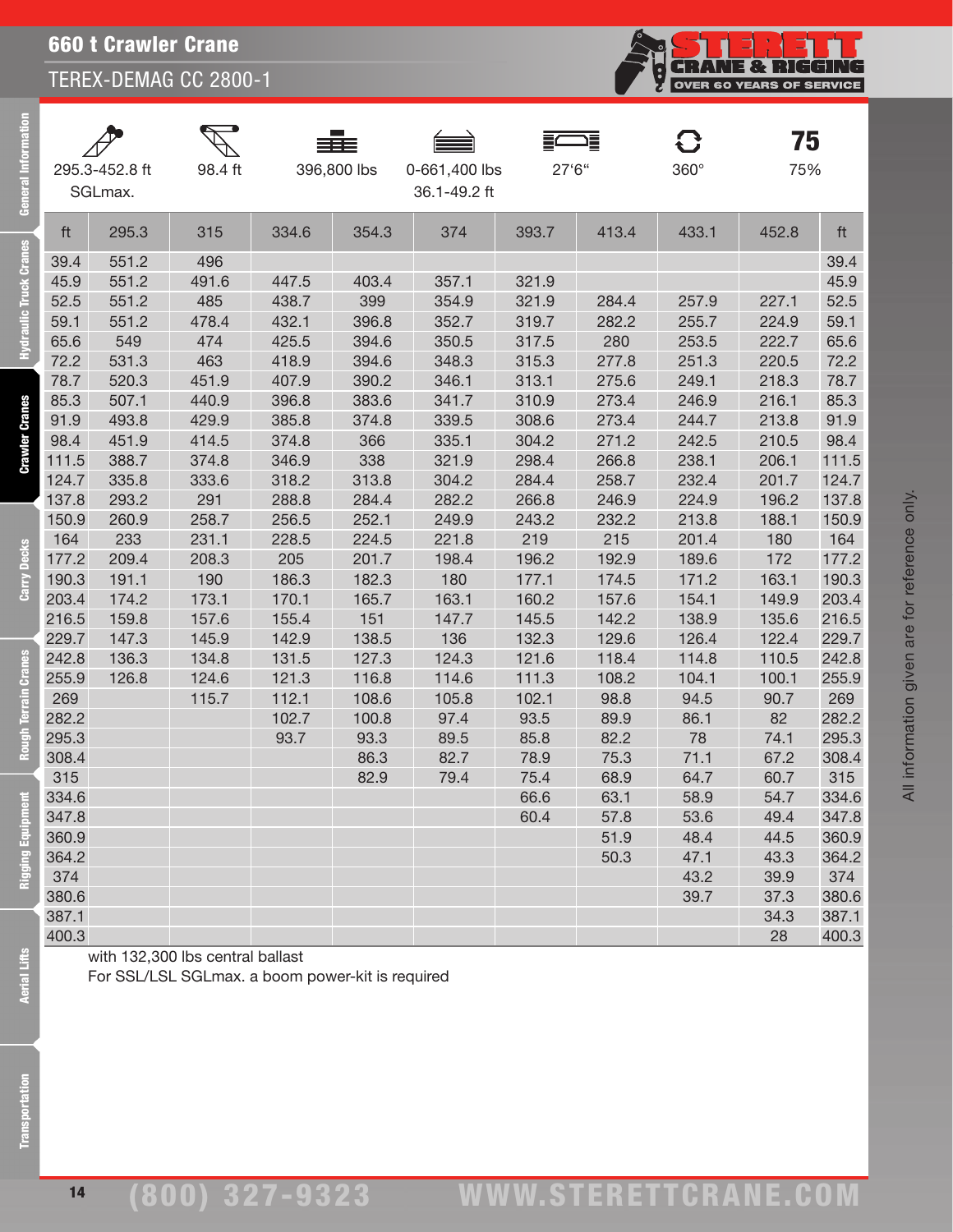



General Information

Hydraulic Truck Cranes

**Crawler Cranes** 

Carry Decks

Rough Terrain Cranes

Rigging Equipment

TEREX-DEMAG CC 2800-1



02/2015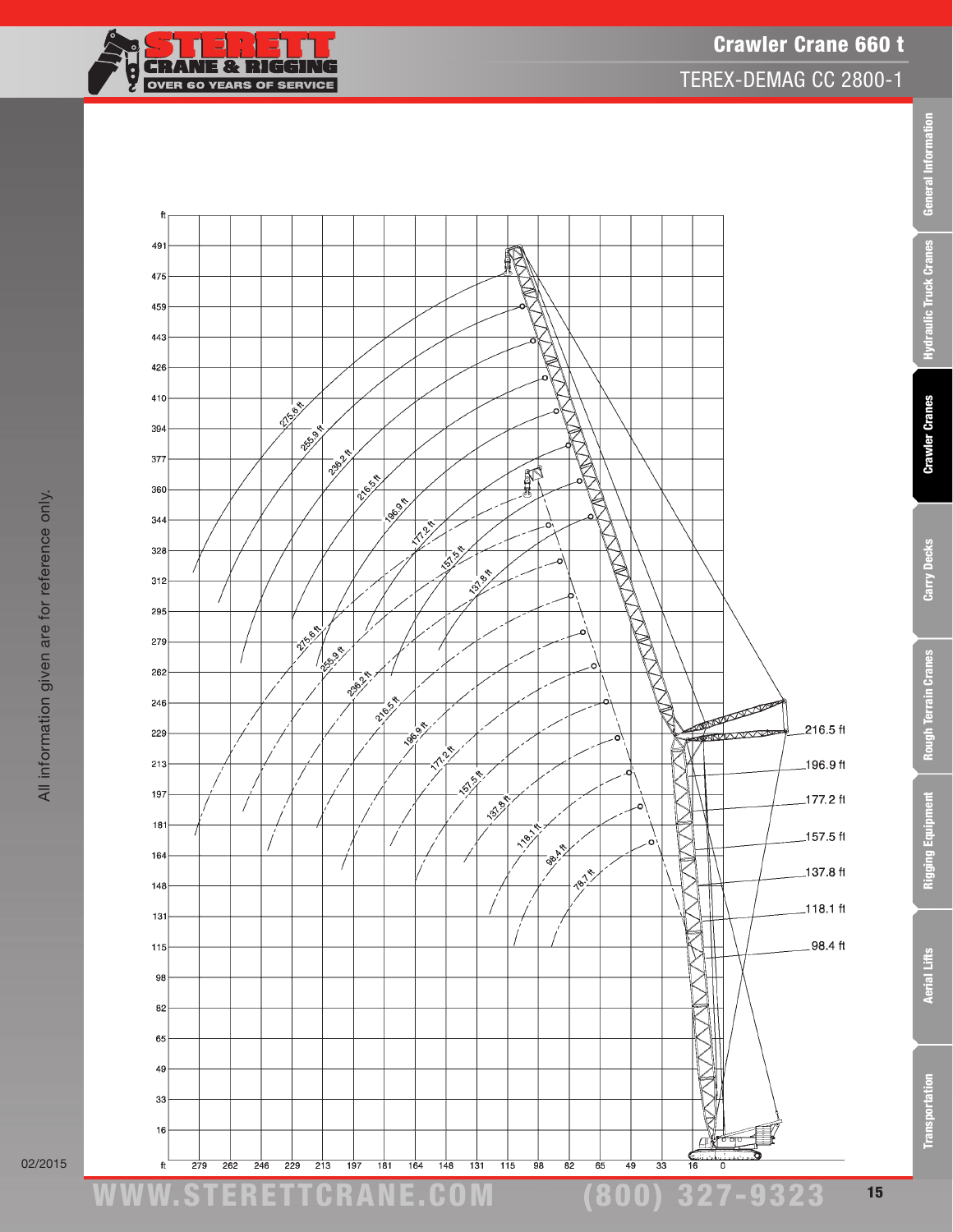|                | <b>660 t Crawler Crane</b><br>.<br>R<br>TEREX-DEMAG CC 2800-1<br><b>OVER 60</b><br><b>YEARS</b><br><b>OF</b> |                |                |       |             |       |          |              |              |            |              |                |  |  |
|----------------|--------------------------------------------------------------------------------------------------------------|----------------|----------------|-------|-------------|-------|----------|--------------|--------------|------------|--------------|----------------|--|--|
|                |                                                                                                              |                |                |       |             |       |          |              |              |            |              |                |  |  |
|                |                                                                                                              |                |                |       |             |       |          |              |              |            |              |                |  |  |
|                |                                                                                                              |                |                |       |             |       |          |              | C.           |            | 75           |                |  |  |
|                | 98.4 ft                                                                                                      |                | 78.7-275.6 ft  |       | 396,800 lbs |       | 27'6"    |              | 360°         |            | 75%          |                |  |  |
|                | SW 85°                                                                                                       |                |                |       |             |       |          |              |              |            |              |                |  |  |
|                |                                                                                                              |                |                |       |             | 98.4  |          |              |              |            |              |                |  |  |
| ft             | 78.7                                                                                                         | 98.4           | 118.1          | 137.8 | 157.5       | 177.2 | 196.9    | 216.5        | 236.2        | 255.9      | 275.6        | ft             |  |  |
| 45.9           | 458.6                                                                                                        |                |                |       |             |       |          |              |              |            |              | 45.9           |  |  |
| 52.5           | 379.2                                                                                                        | 377            |                |       |             |       |          |              |              |            |              | 52.5           |  |  |
| 59.1<br>65.6   | 319.7<br>277.8                                                                                               | 317.5<br>275.6 | 317.5<br>273.4 | 271.2 |             |       |          |              |              |            |              | 59.1<br>65.6   |  |  |
| 72.2           | 244.7                                                                                                        | 242.5          | 240.3          | 238.1 | 235.9       |       |          |              |              |            |              | 72.2           |  |  |
| 78.7           | 217.2                                                                                                        | 216.1          | 213.8          | 211.6 | 210.5       | 207.2 |          |              |              |            |              | 78.7           |  |  |
| 85.3           | 196.2                                                                                                        | 194            | 192.9          | 189.6 | 188.5       | 186.3 | 184.1    |              |              |            |              | 85.3           |  |  |
| 91.9           | 177.5                                                                                                        | 176.4          | 174.2          | 172   | 170.9       | 167.6 | 166.4    | 165.3        |              |            |              | 91.9           |  |  |
| 98.4           |                                                                                                              | 160.9          | 158.7          | 156.5 | 155.4       | 153.2 | 151      | 149.9        | 147.7        |            |              | 98.4           |  |  |
| 111.5          |                                                                                                              | 136.7          | 134.5          | 132.3 | 131.2       | 129   | 126.8    | 125.7        | 123.5        | 122.4      | 120.2        | 111.5          |  |  |
| 124.7          |                                                                                                              |                | 115.7          | 113.5 | 112.4       | 110.2 | 108.9    | 107.4        | 104.7        | 104.3      | 102.3        | 124.7          |  |  |
| 131.2          |                                                                                                              |                |                | 106.7 | 105.3       | 103   | 101.5    | 100.1        | 97.4         | 97         | 94.9         | 131.2          |  |  |
| 137.8          |                                                                                                              |                |                | 99.9  | 98.1        | 95.7  | 94.1     | 92.8         | 90.2         | 89.7       | 87.5         | 137.8          |  |  |
| 144.4          |                                                                                                              |                |                |       | 92.3        | 89.8  | 88.3     | 86.9         | 84.3         | 83.8       | 81.7         | 144.4          |  |  |
| 150.9          |                                                                                                              |                |                |       | 86.4        | 84    | 82.5     | 80.9         | 78.5         | 77.8       | 75.8         | 150.9          |  |  |
| 164            |                                                                                                              |                |                |       | 76.9        | 74.3  | 72.8     | 71.2         | 68.8         | 68.1       | 66.1         | 164            |  |  |
| 177.2          |                                                                                                              |                |                |       |             | 66.4  | 64.6     | 63.3         | 60.6         | 60         | 58           | 177.2          |  |  |
| 190.3<br>203.4 |                                                                                                              |                |                |       |             |       | 58<br>52 | 56.4<br>50.5 | 53.8<br>47.6 | 53.1<br>47 | 50.7<br>44.5 | 190.3<br>203.4 |  |  |
| 216.5          |                                                                                                              |                |                |       |             |       |          | 45.4         | 42.3         | 41.4       | 39           | 216.5          |  |  |
| 229.7          |                                                                                                              |                |                |       |             |       |          |              | 37.7         | 36.6       | 34.4         | 229.7          |  |  |
| 242.8          |                                                                                                              |                |                |       |             |       |          |              | 33.7         | 32.6       | 30.2         | 242.8          |  |  |
| 255.9          |                                                                                                              |                |                |       |             |       |          |              |              | 29.1       | 26.5         | 255.9          |  |  |
| 262.5          |                                                                                                              |                |                |       |             |       |          |              |              |            | 24.9         | 262.5          |  |  |
| 275.6          |                                                                                                              |                |                |       |             |       |          |              |              |            | 21.9         | 275.6          |  |  |
| 282.2          |                                                                                                              |                |                |       |             |       |          |              |              |            | 20.5         | 282.2          |  |  |

#### with 132,300 lbs central ballast

**Rough Terrain Cranes** 

General

**Hydraulic Truck Cranes** 

**Crawler Cranes** 

**Carry Decks** 

16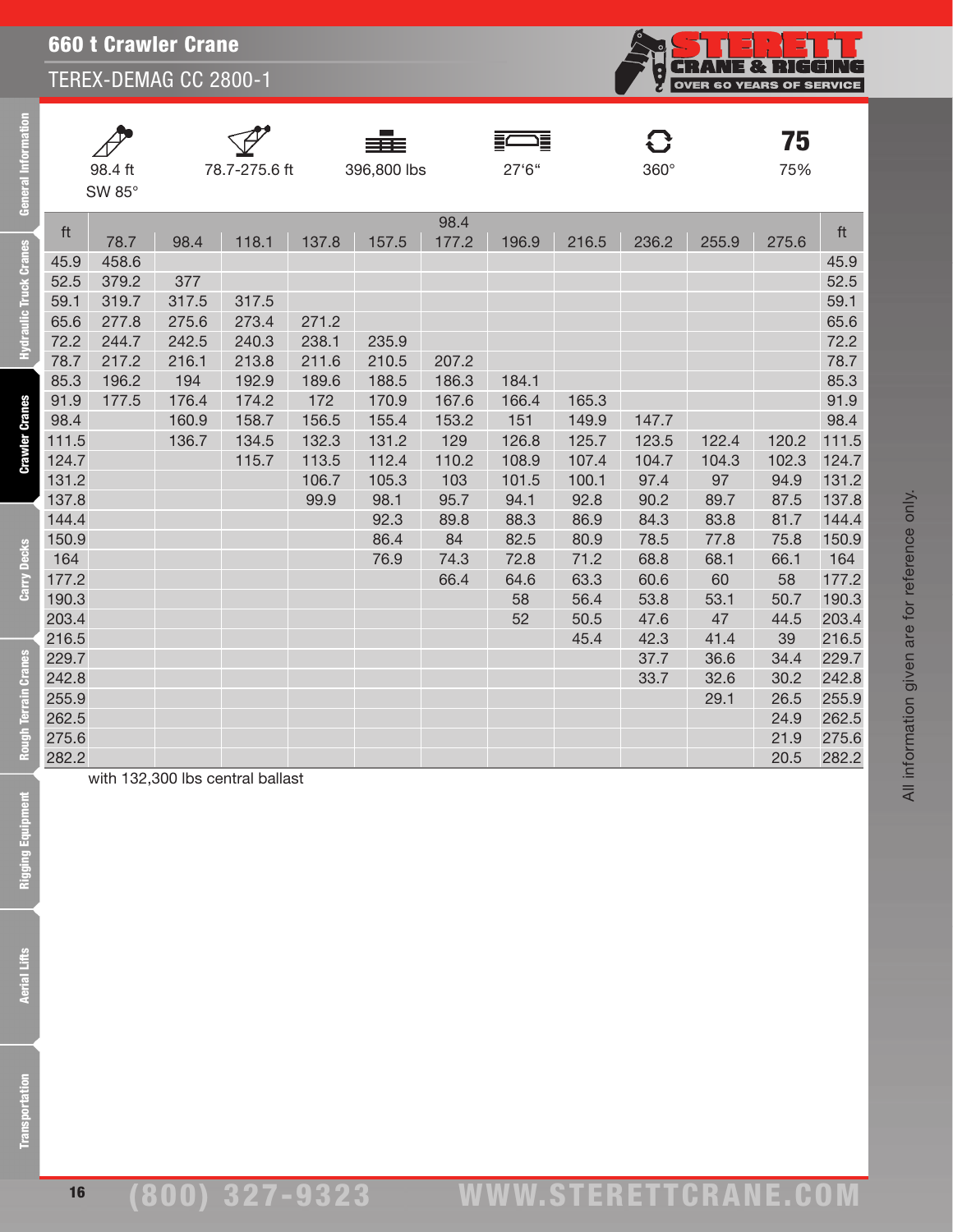**CRANE & RIGGING** Ę OVER 60 YEARS OF SERVICE

TEREX-DEMAG CC 2800-1

|       | 118.1 ft<br>SW 85° |       | 78.7-275.6 ft                    |       | 396,800 lbs |                | 27'6'' |       | { }<br>$360^\circ$ |       | 75<br>75% |       | <b>General Information</b>  |
|-------|--------------------|-------|----------------------------------|-------|-------------|----------------|--------|-------|--------------------|-------|-----------|-------|-----------------------------|
| ft    | 78.7               | 98.4  | 118.1                            | 137.8 | 157.5       | 118.1<br>177.2 | 196.9  | 216.5 | 236.2              | 255.9 | 275.6     | ft    |                             |
| 52.5  | 374.8              |       |                                  |       |             |                |        |       |                    |       |           | 52.5  | Hydraulic Truck Cranes      |
| 59.1  | 317.5              | 315.3 | 315.3                            |       |             |                |        |       |                    |       |           | 59.1  |                             |
| 65.6  | 275.6              | 273.4 | 271.2                            | 269   |             |                |        |       |                    |       |           | 65.6  |                             |
| 72.2  | 242.5              | 240.3 | 238.1                            | 235.9 | 233.7       |                |        |       |                    |       |           | 72.2  |                             |
| 78.7  | 216.1              | 213.8 | 212.7                            | 210.5 | 208.3       | 206.1          |        |       |                    |       |           | 78.7  |                             |
| 85.3  | 194                | 192.9 | 190.7                            | 188.5 | 187.4       | 184.1          | 183    |       |                    |       |           | 85.3  |                             |
| 91.9  | 176.4              | 174.2 | 173.1                            | 170.9 | 168.7       | 166.4          | 165.3  | 163.1 |                    |       |           | 91.9  |                             |
| 98.4  |                    | 159.8 | 157.6                            | 155.4 | 154.3       | 151            | 149.9  | 148.8 | 145.5              |       |           | 98.4  |                             |
| 111.5 |                    | 134.5 | 133.4                            | 131.2 | 130.1       | 126.8          | 125.7  | 124.6 | 121.3              | 121.3 | 119       | 111.5 |                             |
| 124.7 |                    |       | 114.6                            | 112.4 | 111.3       | 109.1          | 107.6  | 106   | 103.6              | 103   | 101       | 124.7 | <b>Crawler Cranes</b>       |
| 137.8 |                    |       |                                  | 98.8  | 97.2        | 94.6           | 93     | 91.7  | 89.1               | 88.6  | 86.4      | 137.8 |                             |
| 150.9 |                    |       |                                  | 87.1  | 85.5        | 82.9           | 81.4   | 80    | 77.4               | 76.7  | 74.7      | 150.9 |                             |
| 164   |                    |       |                                  |       | 75.8        | 73.4           | 71.9   | 70.3  | 67.7               | 67.2  | 65        | 164   |                             |
| 177.2 |                    |       |                                  |       |             | 65.5           | 63.7   | 62.2  | 59.7               | 59.1  | 57.1      | 177.2 |                             |
| 190.3 |                    |       |                                  |       |             | 58.9           | 57.1   | 55.6  | 52.9               | 52    | 49.8      | 190.3 |                             |
| 203.4 |                    |       |                                  |       |             |                | 51.4   | 49.6  | 46.7               | 45.9  | 43.4      | 203.4 |                             |
| 216.5 |                    |       |                                  |       |             |                |        | 44.5  | 41.4               | 40.6  | 38.1      | 216.5 | <b>Carry Decks</b>          |
| 229.7 |                    |       |                                  |       |             |                |        |       | 36.8               | 35.7  | 33.3      | 229.7 |                             |
| 242.8 |                    |       |                                  |       |             |                |        |       | 32.8               | 31.7  | 29.3      | 242.8 |                             |
| 255.9 |                    |       |                                  |       |             |                |        |       |                    | 28.2  | 25.6      | 255.9 |                             |
| 262.5 |                    |       |                                  |       |             |                |        |       |                    |       | 24        | 262.5 |                             |
| 269   |                    |       |                                  |       |             |                |        |       |                    |       | 22.5      | 269   |                             |
| 275.6 |                    |       |                                  |       |             |                |        |       |                    |       | 21.1      | 275.6 |                             |
| 282.2 |                    |       |                                  |       |             |                |        |       |                    |       | 19.6      | 282.2 |                             |
|       |                    |       | with 132,300 lbs central ballast |       |             |                |        |       |                    |       |           |       | <b>Rough Terrain Cranes</b> |

**Transportation** 

**Rigging Equipment** 

02/2015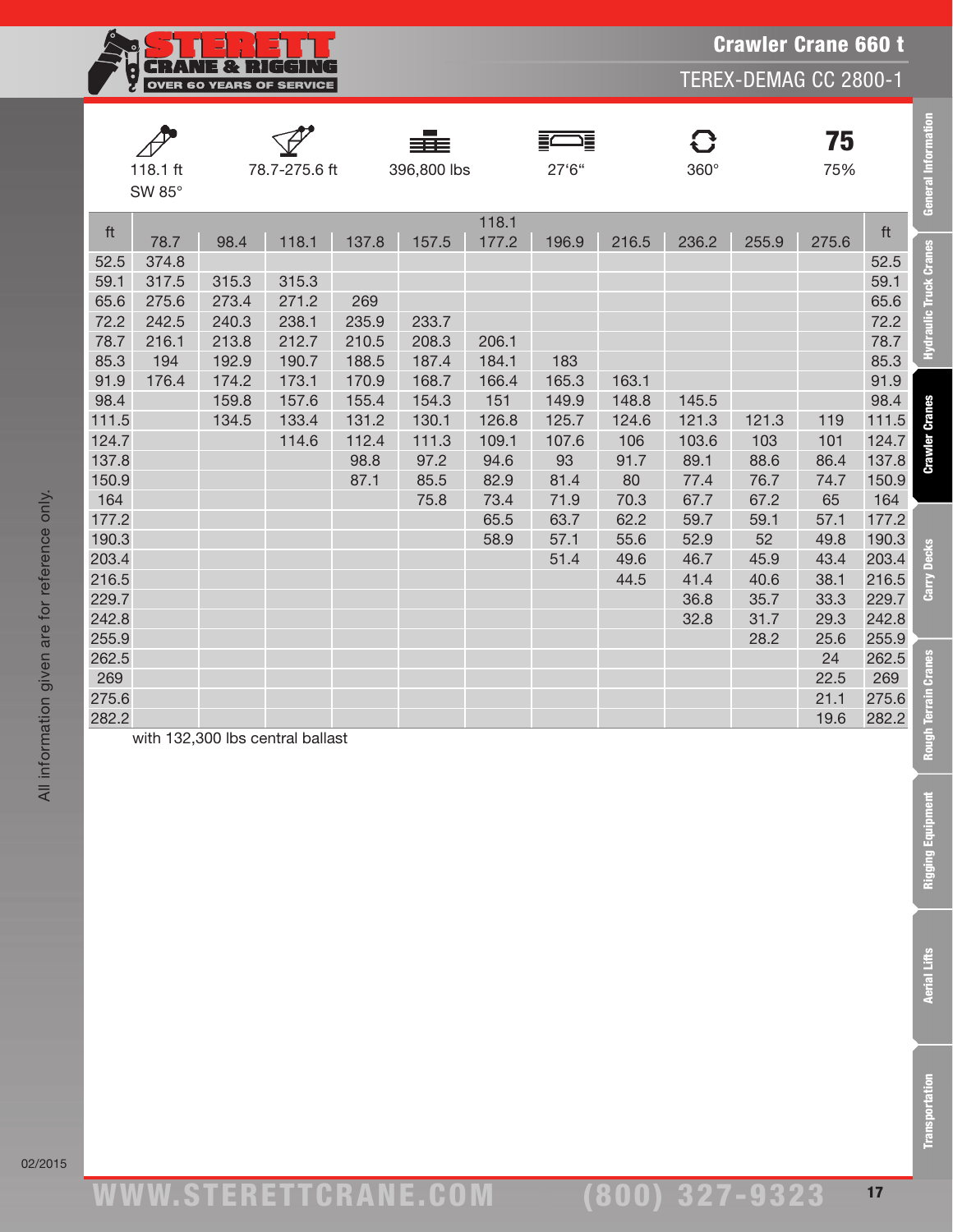|       | <b>660 t Crawler Crane</b><br>TEREX-DEMAG CC 2800-1 |       |               |       |                  |                |            |       |           |                                 |           |       |  |
|-------|-----------------------------------------------------|-------|---------------|-------|------------------|----------------|------------|-------|-----------|---------------------------------|-----------|-------|--|
|       |                                                     |       |               |       |                  |                |            |       | 9<br>S    | <b>OVER 60 YEARS OF SERVICE</b> |           |       |  |
|       | 137.8 ft<br>SW 85°                                  |       | 78.7-275.6 ft |       | ▆<br>396,800 lbs |                | 這<br>27'6" |       | G<br>360° |                                 | 75<br>75% |       |  |
| ft    | 78.7                                                | 98.4  | 118.1         | 137.8 | 157.5            | 137.8<br>177.2 | 196.9      | 216.5 | 236.2     | 255.9                           | 275.6     | ft    |  |
| 52.5  | 372.6                                               |       |               |       |                  |                |            |       |           |                                 |           | 52.5  |  |
| 59.1  | 315.3                                               | 313.1 |               |       |                  |                |            |       |           |                                 |           | 59.1  |  |
| 65.6  | 273.4                                               | 271.2 | 269           |       |                  |                |            |       |           |                                 |           | 65.6  |  |
| 72.2  | 240.3                                               | 238.1 | 235.9         | 233.7 |                  |                |            |       |           |                                 |           | 72.2  |  |
| 78.7  | 213.8                                               | 212.7 | 210.5         | 208.3 | 206.1            | 203.9          |            |       |           |                                 |           | 78.7  |  |
| 85.3  | 192.9                                               | 190.7 | 189.6         | 186.3 | 185.2            | 183            | 180.8      |       |           |                                 |           | 85.3  |  |
| 91.9  | 174.2                                               | 173.1 | 170.9         | 168.7 | 167.6            | 164.2          | 163.1      | 162   |           |                                 |           | 91.9  |  |
| 98.4  |                                                     | 157.6 | 156.5         | 154.3 | 152.1            | 149.9          | 147.7      | 146.6 | 144.4     |                                 |           | 98.4  |  |
| 111.5 |                                                     | 133.4 | 132.3         | 130.1 | 127.9            | 125.7          | 124.6      | 122.4 | 120.2     | 119                             | 116.8     | 111.5 |  |
| 124.7 |                                                     |       | 113.5         | 111.3 | 110.2            | 107.8          | 106.3      | 104.7 | 102.3     | 101.6                           | 99.6      | 124.7 |  |
| 137.8 |                                                     |       |               | 97.4  | 95.9             | 93.5           | 91.9       | 90.4  | 87.7      | 87.3                            | 85.1      | 137.8 |  |
| 150.9 |                                                     |       |               | 86    | 84.4             | 81.8           | 80.2       | 78.7  | 76.3      | 75.6                            | 73.6      | 150.9 |  |
| 164   |                                                     |       |               |       | 75               | 72.3           | 70.8       | 69.2  | 66.6      | 66.1                            | 63.9      | 164   |  |
| 177.2 |                                                     |       |               |       |                  | 64.4           | 62.8       | 61.3  | 58.6      | 58                              | 55.8      | 177.2 |  |
| 190.3 |                                                     |       |               |       |                  | 57.8           | 56         | 54.5  | 51.8      | 50.9                            | 48.5      | 190.3 |  |
| 203.4 |                                                     |       |               |       |                  |                | 50.3       | 48.7  | 45.6      | 44.8                            | 42.3      | 203.4 |  |
| 216.5 |                                                     |       |               |       |                  |                |            | 43.4  | 40.3      | 39.5                            | 37        | 216.5 |  |
| 229.7 |                                                     |       |               |       |                  |                |            | 39    | 35.7      | 34.8                            | 32.4      | 229.7 |  |
| 242.8 |                                                     |       |               |       |                  |                |            |       | 31.7      | 30.6                            | 28.2      | 242.8 |  |
| 249.3 |                                                     |       |               |       |                  |                |            |       |           | 28.9                            | 26.5      | 249.3 |  |
| 255.9 |                                                     |       |               |       |                  |                |            |       |           | 27.1                            | 24.7      | 255.9 |  |
| 269   |                                                     |       |               |       |                  |                |            |       |           |                                 | 21.6      | 269   |  |
| 282.2 |                                                     |       |               |       |                  |                |            |       |           |                                 | 18.7      | 282.2 |  |

**Rough Terrain Cranes** 

**General Information** 

**Hydraulic Truck Cranes** 

**Crawler Cranes** 

**Carry Decks** 

Rigging Equipment

with 132,300 lbs central ballast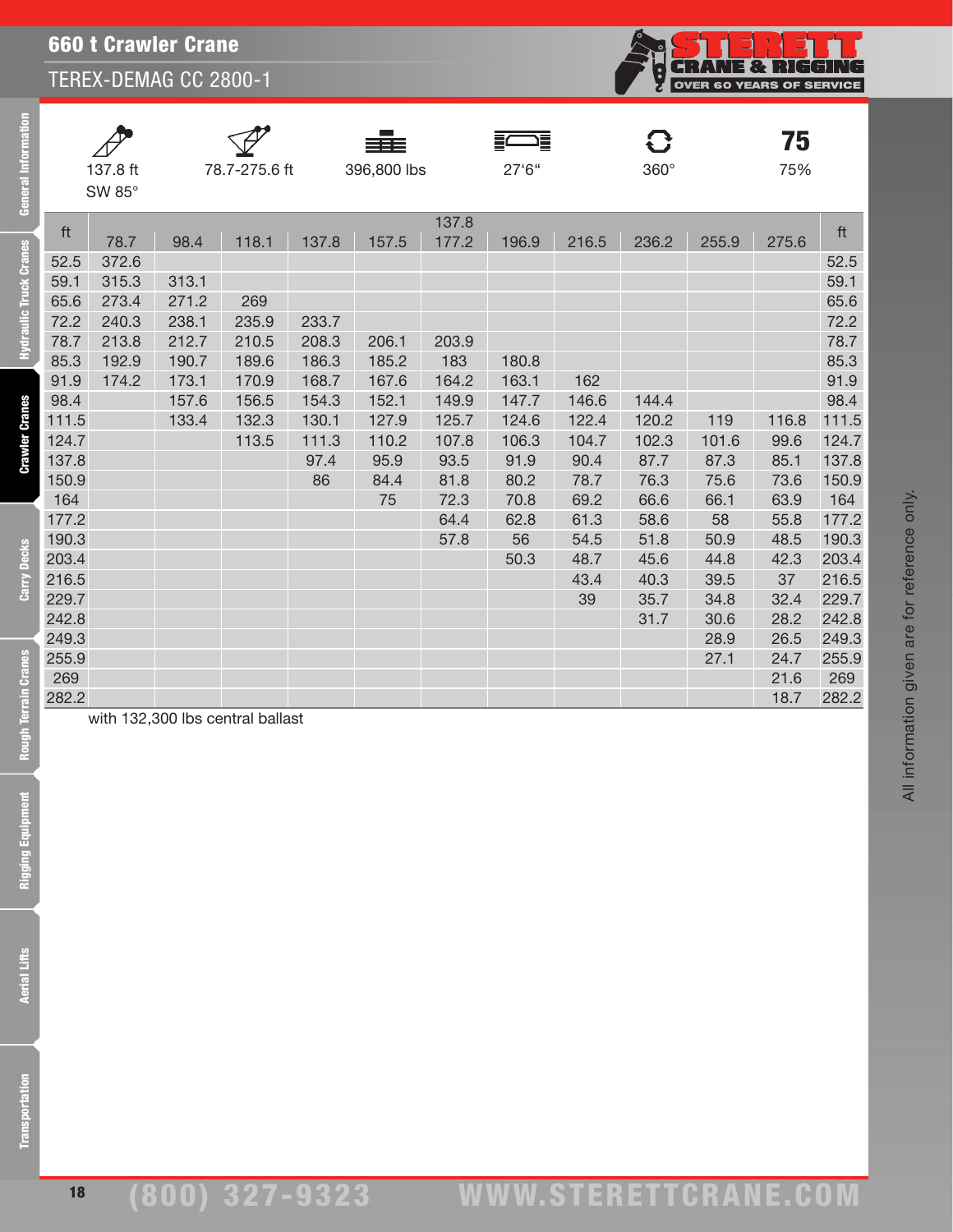

|       | 157.5 ft<br>SW 85° |       | 78.7-275.6 ft |       | 396,800 lbs |                | 27'6" |       | 8<br>$360^\circ$ |       | 75<br>75% |       | <b>General Information</b> |
|-------|--------------------|-------|---------------|-------|-------------|----------------|-------|-------|------------------|-------|-----------|-------|----------------------------|
| ft    | 78.7               | 98.4  | 118.1         | 137.8 | 157.5       | 157.5<br>177.2 | 196.9 | 216.5 | 236.2            | 255.9 | 275.6     | ft    |                            |
| 52.5  | 370.4              |       |               |       |             |                |       |       |                  |       |           | 52.5  | Hydraulic Truck Cranes     |
| 59.1  | 313.1              | 310.9 |               |       |             |                |       |       |                  |       |           | 59.1  |                            |
| 65.6  | 271.2              | 269   | 266.8         |       |             |                |       |       |                  |       |           | 65.6  |                            |
| 72.2  | 238.1              | 235.9 | 233.7         | 231.5 |             |                |       |       |                  |       |           | 72.2  |                            |
| 78.7  | 212.7              | 210.5 | 208.3         | 206.1 | 203.9       |                |       |       |                  |       |           | 78.7  |                            |
| 85.3  | 190.7              | 188.5 | 187.4         | 185.2 | 183         | 180.8          |       |       |                  |       |           | 85.3  |                            |
| 91.9  | 173.1              | 170.9 | 169.8         | 167.6 | 165.3       | 163.1          | 160.9 |       |                  |       |           | 91.9  |                            |
| 98.4  | 157.6              | 156.5 | 154.3         | 152.1 | 151         | 147.7          | 146.6 | 144.4 |                  |       |           | 98.4  |                            |
| 111.5 |                    | 132.3 | 131.2         | 127.9 | 126.8       | 124.6          | 122.4 | 121.3 | 117.9            | 117.9 | 115.7     | 111.5 | <b>Crawler Cranes</b>      |
| 124.7 |                    |       | 112.4         | 110.2 | 108.9       | 106.5          | 104.9 | 103.4 | 100.8            | 100.3 | 98.1      | 124.7 |                            |
| 137.8 |                    |       |               | 96.3  | 94.6        | 92.2           | 90.6  | 89.1  | 86.4             | 86    | 83.8      | 137.8 |                            |
| 150.9 |                    |       |               | 84.9  | 83.1        | 80.7           | 79.1  | 77.6  | 75               | 74.5  | 72.3      | 150.9 |                            |
| 157.5 |                    |       |               |       | 78.4        | 75.9           | 74.4  | 72.9  | 70.2             | 69.8  | 67.6      | 157.5 |                            |
| 164   |                    |       |               |       | 73.6        | 71.2           | 69.7  | 68.1  | 65.5             | 65    | 62.8      | 164   |                            |
| 177.2 |                    |       |               |       |             | 63.3           | 61.7  | 60.2  | 57.5             | 56.9  | 54.5      | 177.2 |                            |
| 190.3 |                    |       |               |       |             | 56.9           | 55.1  | 53.6  | 50.5             | 49.8  | 47.4      | 190.3 | <b>Decks</b>               |
| 203.4 |                    |       |               |       |             |                | 49.4  | 47.4  | 44.5             | 43.7  | 41.2      | 203.4 | Carry                      |
| 216.5 |                    |       |               |       |             |                |       | 42.3  | 39.2             | 38.4  | 35.9      | 216.5 |                            |
| 229.7 |                    |       |               |       |             |                |       | 37.9  | 34.6             | 33.7  | 31.3      | 229.7 |                            |
| 242.8 |                    |       |               |       |             |                |       |       | 30.9             | 29.8  | 27.3      | 242.8 |                            |
| 255.9 |                    |       |               |       |             |                |       |       |                  | 26.2  | 23.8      | 255.9 |                            |
| 269   |                    |       |               |       |             |                |       |       |                  | 23.1  | 20.5      | 269   |                            |
| 275.6 |                    |       |               |       |             |                |       |       |                  |       | 19.2      | 275.6 | h Terrain Cranes           |
| 282.2 |                    |       |               |       |             |                |       |       |                  |       | 17.9      | 282.2 |                            |

with 132,300 lbs central ballast

ww.TDKv.com www.STERETTCRAnE.Com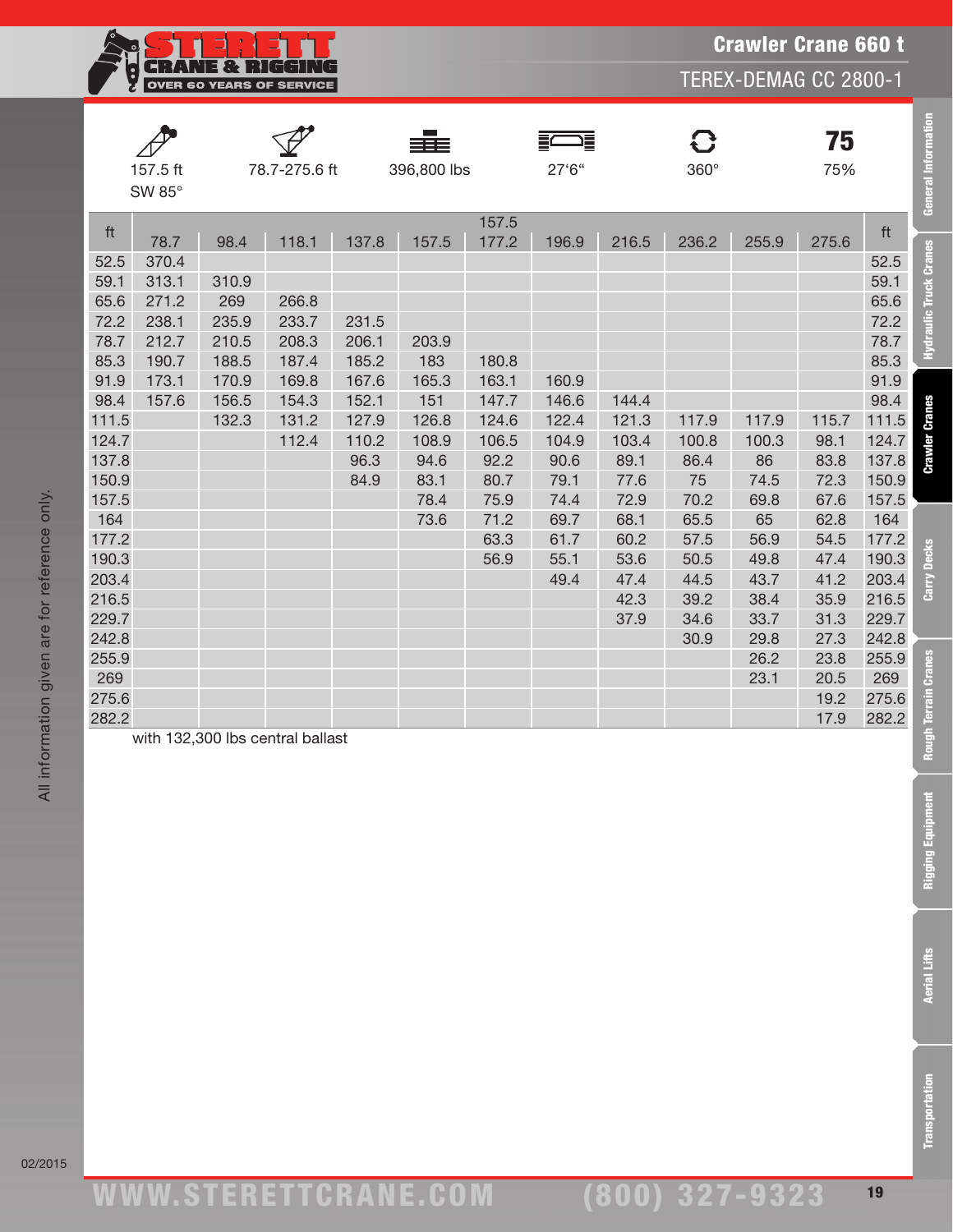Į.

|                  |               | ≣≣≣         |        |             | 75  |
|------------------|---------------|-------------|--------|-------------|-----|
| 177.2 ft         | 78.7-275.6 ft | 396,800 lbs | 27'6'' | $360^\circ$ | 75% |
| SW 85 $^{\circ}$ |               |             |        |             |     |

General Information

20

| 59.1  | 310.9 | 308.6 |       |       |       |       |       |       |       |       |      | 59.1  |
|-------|-------|-------|-------|-------|-------|-------|-------|-------|-------|-------|------|-------|
| 65.6  | 269   | 266.8 | 264.6 |       |       |       |       |       |       |       |      | 65.6  |
| 72.2  | 235.9 | 233.7 | 231.5 | 229.3 |       |       |       |       |       |       |      | 72.2  |
| 78.7  | 210.5 | 208.3 | 206.1 | 203.9 | 201.7 |       |       |       |       |       |      | 78.7  |
| 85.3  | 188.5 | 187.4 | 185.2 | 183   | 180.8 | 178.6 |       |       |       |       |      | 85.3  |
| 91.9  | 170.9 | 169.8 | 167.6 | 165.3 | 163.1 | 160.9 | 159.8 |       |       |       |      | 91.9  |
| 98.4  | 156.5 | 154.3 | 153.2 | 149.9 | 148.8 | 146.6 | 144.4 | 143.3 |       |       |      | 98.4  |
| 111.5 |       | 131.2 | 129   | 126.8 | 124.6 | 122.4 | 121.3 | 119   | 116.8 | 115.7 |      | 111.5 |
| 124.7 |       |       | 111.3 | 109.1 | 107.6 | 104.9 | 103.4 | 101.9 | 99.2  | 98.8  | 96.6 | 124.7 |
| 137.8 |       |       | 97.2  | 94.8  | 93.3  | 90.8  | 89.3  | 87.7  | 85.1  | 84.7  | 82.5 | 137.8 |
| 150.9 |       |       |       | 83.6  | 82    | 79.4  | 77.8  | 76.3  | 73.6  | 73.2  | 71   | 150.9 |
| 164   |       |       |       |       | 72.5  | 70.1  | 68.6  | 67    | 64.4  | 63.7  | 61.5 | 164   |
| 177.2 |       |       |       |       |       | 62.2  | 60.6  | 59.1  | 56.2  | 55.6  | 53.1 | 177.2 |
| 183.7 |       |       |       |       |       | 59    | 57.3  | 55.7  | 52.7  | 52    | 49.6 | 183.7 |
| 190.3 |       |       |       |       |       | 55.8  | 54    | 52.2  | 49.2  | 48.5  | 46.1 | 190.3 |
| 203.4 |       |       |       |       |       |       | 48.3  | 46.3  | 43.2  | 42.5  | 40.1 | 203.4 |
| 216.5 |       |       |       |       |       |       |       | 41.2  | 37.9  | 37.3  | 34.8 | 216.5 |
| 229.7 |       |       |       |       |       |       |       | 36.8  | 33.5  | 32.6  | 30.2 | 229.7 |
| 242.8 |       |       |       |       |       |       |       |       | 29.8  | 28.7  | 26.2 | 242.8 |
| 249.3 |       |       |       |       |       |       |       |       |       | 26.9  | 24.5 | 249.3 |

ft 177.2 ft 78.7\* 98.4\* 118.1\* 137.8\* 157.5 177.2\* 196.9\* 216.5\* 236.2\* 255.9\* 275.6\*

52.5 366 52.5

255.9 25.1 22.7 255.9 262.5 23.7 21.2 262.5 269 22.3 19.6 269 275.6 18.3 275.6

282.2 17 282.2 with 132,300 lbs central ballast

\* idler wheel supported

All information given are for reference only.

All information given are for reference only.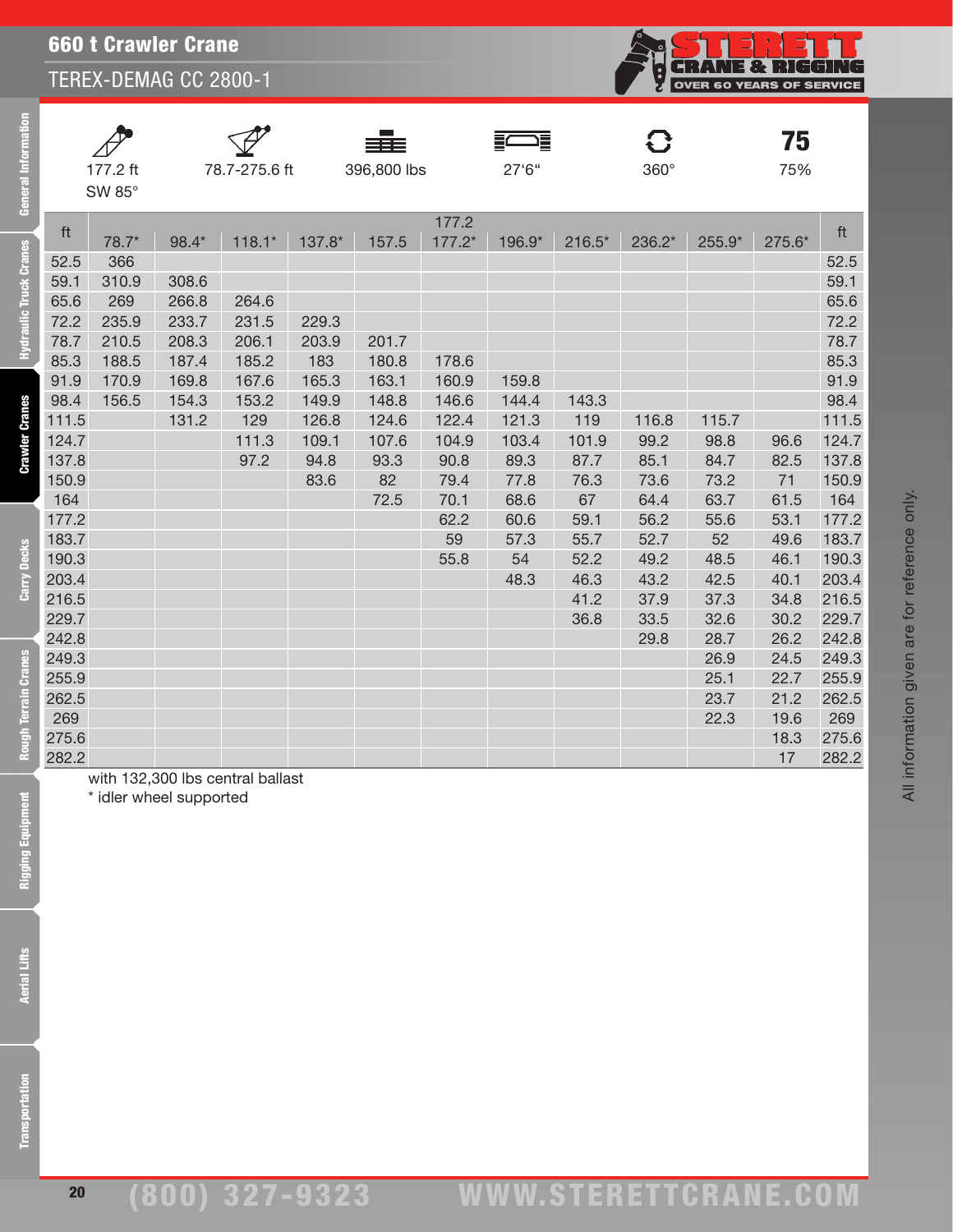

|       |          |        |               |         |             |                 | 這       |         | <b>C</b> |         | 75      |       |
|-------|----------|--------|---------------|---------|-------------|-----------------|---------|---------|----------|---------|---------|-------|
|       | 196.9 ft |        | 78.7-275.6 ft |         | 396,800 lbs |                 | 27'6"   |         | 360°     |         | 75%     |       |
|       | SW 85°   |        |               |         |             |                 |         |         |          |         |         |       |
|       |          |        |               |         |             |                 |         |         |          |         |         |       |
| ft    | 78.7**   | 98.4** | $118.1**$     | 137.8** | 157.5*      | 196.9<br>177.2* | 196.9** | 216.5** | 236.2**  | 255.9** | 275.6** | ft    |
| 59.1  | 306.4    |        |               |         |             |                 |         |         |          |         |         | 59.1  |
| 65.6  | 264.6    | 262.4  | 260.1         |         |             |                 |         |         |          |         |         | 65.6  |
| 72.2  | 233.7    | 231.5  | 229.3         | 227.1   |             |                 |         |         |          |         |         | 72.2  |
| 78.7  | 208.3    | 206.1  | 203.9         | 201.7   | 199.5       |                 |         |         |          |         |         | 78.7  |
| 85.3  | 186.3    | 185.2  | 183           | 180.8   | 178.6       | 176.4           |         |         |          |         |         | 85.3  |
| 91.9  | 168.7    | 167.6  | 165.3         | 163.1   | 160.9       | 158.7           | 157.6   |         |          |         |         | 91.9  |
| 98.4  | 154.3    | 152.1  | 151           | 148.8   | 146.6       | 144.4           | 142.2   | 141.1   |          |         |         | 98.4  |
| 111.5 |          | 129    | 127.9         | 124.6   | 123.5       | 120.2           | 119     | 117.9   | 114.6    | 110.2   |         | 111.5 |
| 124.7 |          |        | 109.8         | 107.4   | 105.8       | 103.4           | 101.9   | 100.3   | 97.4     | 97      | 94.8    | 124.7 |
| 137.8 |          |        | 95.9          | 93.5    | 91.9        | 89.3            | 87.7    | 86.2    | 83.6     | 83.1    | 80.9    | 137.8 |
| 150.9 |          |        |               | 82.2    | 80.5        | 78              | 76.5    | 75      | 72.3     | 71.9    | 69.7    | 150.9 |
| 164   |          |        |               |         | 71.2        | 68.8            | 67.2    | 65.7    | 63.1     | 62.4    | 60      | 164   |
| 170.6 |          |        |               |         | 67.5        | 64.9            | 63.4    | 61.7    | 59       | 58.3    | 55.9    | 170.6 |
| 177.2 |          |        |               |         | 63.7        | 61.1            | 59.5    | 57.8    | 54.9     | 54.2    | 51.8    | 177.2 |
| 190.3 |          |        |               |         |             | 54.5            | 52.9    | 50.9    | 47.8     | 47.2    | 44.8    | 190.3 |
| 203.4 |          |        |               |         |             |                 | 47      | 45      | 41.9     | 41.2    | 38.8    | 203.4 |
| 216.5 |          |        |               |         |             |                 |         | 39.9    | 36.8     | 36.2    | 33.5    | 216.5 |
| 229.7 |          |        |               |         |             |                 |         | 35.5    | 32.4     | 31.5    | 29.1    | 229.7 |
| 242.8 |          |        |               |         |             |                 |         |         | 28.4     | 27.6    | 25.1    | 242.8 |
| 249.3 |          |        |               |         |             |                 |         |         |          | 25.9    | 23.4    | 249.3 |
| 255.9 |          |        |               |         |             |                 |         |         |          | 24.3    | 21.6    | 255.9 |
| 262.5 |          |        |               |         |             |                 |         |         |          | 22.7    | 20.1    | 262.5 |
| 269   |          |        |               |         |             |                 |         |         |          | 21.2    | 18.5    | 269   |
| 282.2 |          |        |               |         |             |                 |         |         |          |         | 15.9    | 282.2 |

with 132,300 lbs central ballast

\* idler wheel supported

\*\* with additional side jack

General Information

Hydraulic Truck Cranes

**Crawler Cranes** 

Carry Decks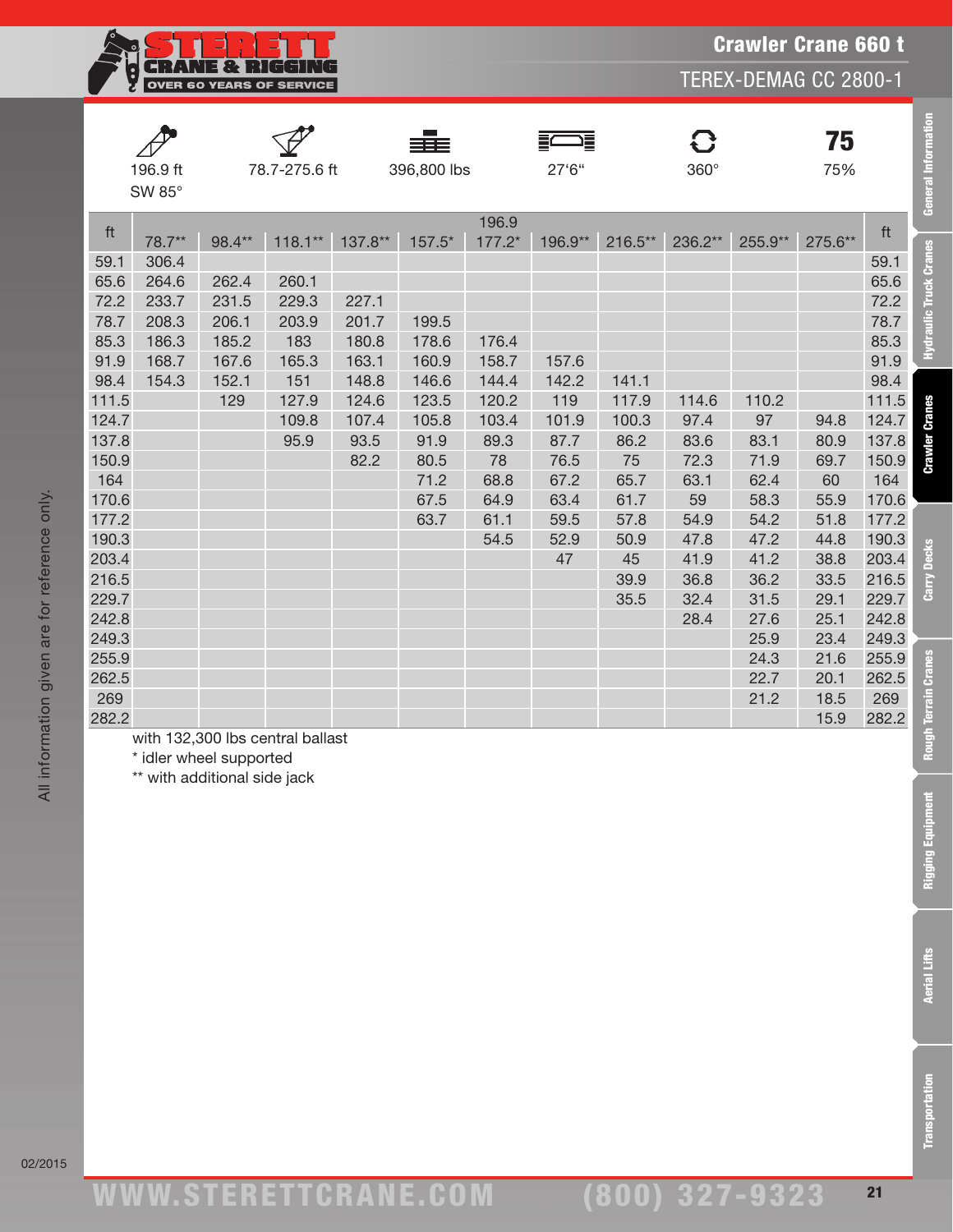

| ∕  |
|----|
| 21 |
| SΙ |

eral Information

Ē

draulic Truck Cranes

**Crawler Cranes** 

Carry Decks

SW 85°





—<br>16.5 ft 78.7-275.6 ft 396,800 lbs 27'6" 360°

F



 $75$ <sub>75%</sub>

| ft    |        |        |           |         |         | 216.5     |         |           |         |         |         | ft    |
|-------|--------|--------|-----------|---------|---------|-----------|---------|-----------|---------|---------|---------|-------|
|       | 78.7** | 98.4** | $118.1**$ | 137.8** | 157.5** | $177.2**$ | 196.9** | $216.5**$ | 236.2** | 255.9** | 275.6** |       |
| 59.1  | 299.8  |        |           |         |         |           |         |           |         |         |         | 59.1  |
| 65.6  | 262.4  | 260.1  |           |         |         |           |         |           |         |         |         | 65.6  |
| 72.2  | 231.5  | 229.3  | 227.1     |         |         |           |         |           |         |         |         | 72.2  |
| 78.7  | 205    | 202.8  | 201.7     | 198.4   |         |           |         |           |         |         |         | 78.7  |
| 85.3  | 184.1  | 183    | 180.8     | 178.6   | 176.4   |           |         |           |         |         |         | 85.3  |
| 91.9  | 167.6  | 165.3  | 163.1     | 160.9   | 158.7   | 156.5     | 145.5   |           |         |         |         | 91.9  |
| 98.4  | 152.1  | 151    | 148.8     | 146.6   | 144.4   | 142.2     | 140     | 127.9     |         |         |         | 98.4  |
| 111.5 |        | 126.8  | 125.7     | 123.5   | 121.3   | 119       | 116.8   | 115.7     | 112.4   | 97      |         | 111.5 |
| 124.7 |        |        | 108.2     | 105.8   | 104.3   | 101.6     | 100.3   | 98.5      | 95.9    | 95.2    | 86      | 124.7 |
| 137.8 |        |        | 94.4      | 91.9    | 90.4    | 87.7      | 86.4    | 84.7      | 82      | 81.6    | 79.4    | 137.8 |
| 150.9 |        |        |           | 80.7    | 79.1    | 76.5      | 75.2    | 73.4      | 70.8    | 70.3    | 68.1    | 150.9 |
| 164   |        |        |           |         | 70.1    | 67.5      | 65.9    | 64.4      | 61.5    | 60.8    | 58.4    | 164   |
| 177.2 |        |        |           |         | 62.4    | 59.7      | 58.2    | 56.4      | 53.4    | 52.7    | 50.3    | 177.2 |
| 190.3 |        |        |           |         |         | 53.4      | 51.6    | 49.6      | 46.5    | 45.9    | 43.4    | 190.3 |
| 203.4 |        |        |           |         |         |           | 45.6    | 43.7      | 40.6    | 39.9    | 37.5    | 203.4 |
| 216.5 |        |        |           |         |         |           | 40.8    | 38.6      | 35.5    | 34.8    | 32.4    | 216.5 |
| 229.7 |        |        |           |         |         |           |         | 34.4      | 31.1    | 30.4    | 27.8    | 229.7 |
| 242.8 |        |        |           |         |         |           |         |           | 27.3    | 26.5    | 24      | 242.8 |
| 249.3 |        |        |           |         |         |           |         |           | 25.7    | 24.8    | 22.3    | 249.3 |
| 255.9 |        |        |           |         |         |           |         |           | 24      | 23.1    | 20.5    | 255.9 |
| 269   |        |        |           |         |         |           |         |           |         | 20.1    | 17.4    | 269   |
| 282.2 |        |        |           |         |         |           |         |           |         |         | 14.8    | 282.2 |

with 132,300 lbs central ballast \*\* with additional side jack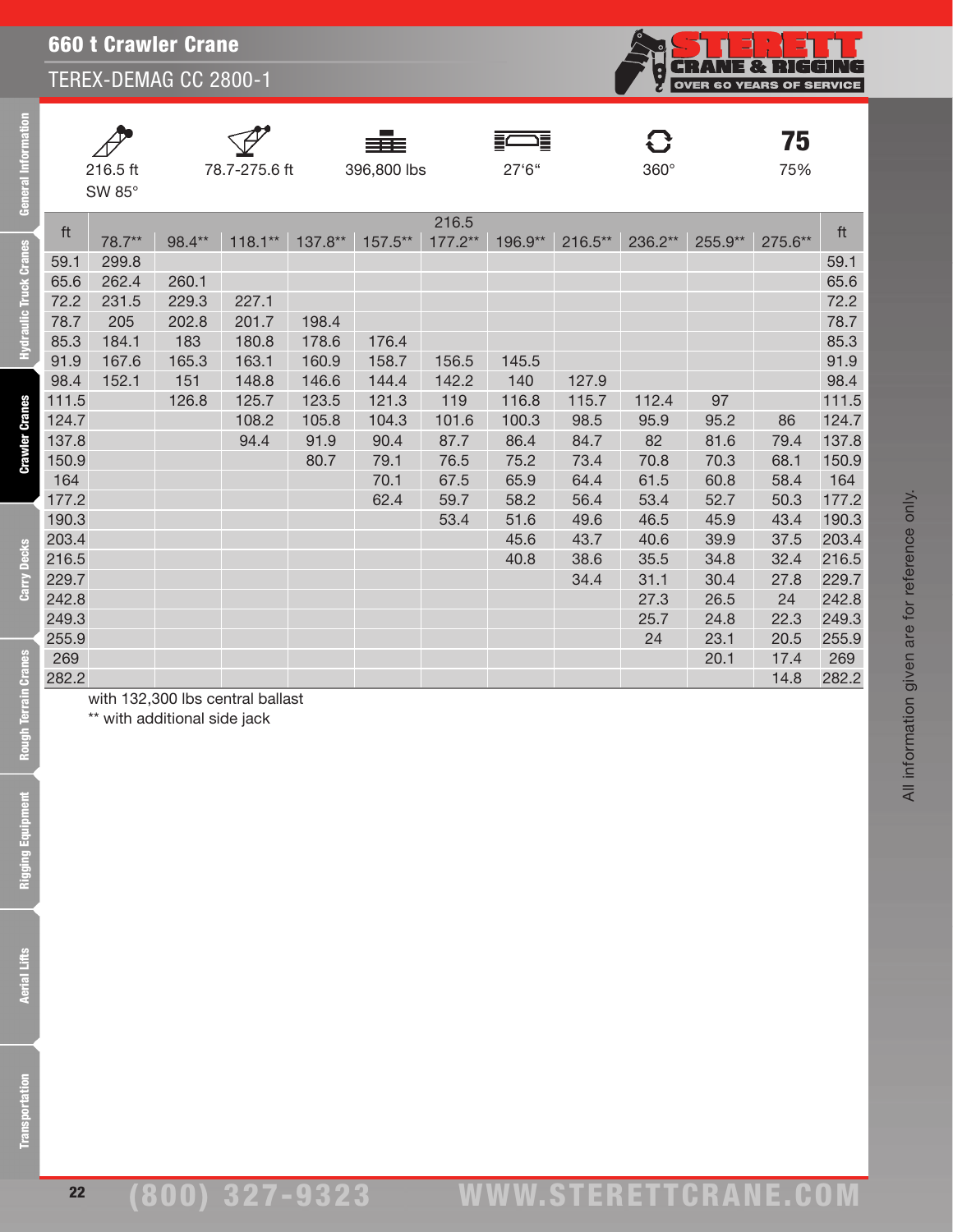





02/2015

23

(800) 327-9323

Transportation Aerial Lifts Rigging Equipment Rough Terrain Cranes Carry Decks Crawler Cranes Hydraulic Truck Cranes General Information

**Rough Terrain Cranes** 

Rigging Equipment

**Aerial Lifts** 

Transportation

Carry Decks

General Information

Hydraulic Truck Cranes

**Crawler Cranes**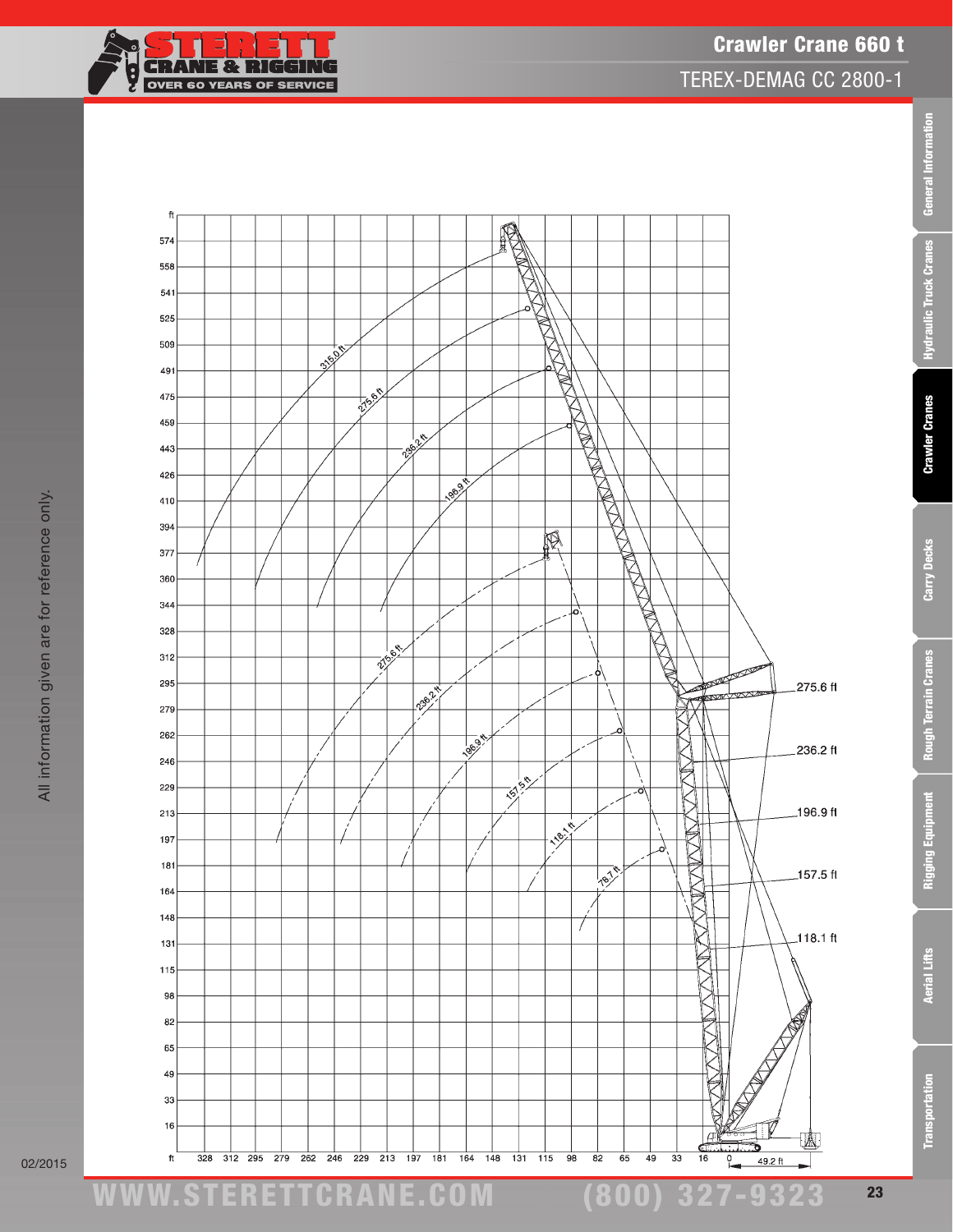| <b>660 t Crawler Crane</b> |
|----------------------------|
|----------------------------|

| General Inf                   | 118.1-157.5 ft<br>SWSL 85° |       | 98.4 ft |       | 78.7-275.6 ft<br>352,700 lbs |              | 0-551,300 lbs<br>36.1-49.2 ft |       | ⊐≣<br>27'6'' | $\bf C$<br>$360^\circ$ |                | 75<br>75%      |                |              |
|-------------------------------|----------------------------|-------|---------|-------|------------------------------|--------------|-------------------------------|-------|--------------|------------------------|----------------|----------------|----------------|--------------|
|                               |                            |       |         | 118.1 |                              |              |                               |       |              | 157.5                  |                |                |                |              |
|                               | ft                         | 78.7  | 118.1   | 157.5 | 196.9                        | 236.2        | 275.6                         | 78.7  | 118.1        | 157.5                  | 196.9          | 236.2          | 275.6          | ft           |
| <b>Hydraulic Truck Cranes</b> | 52.5                       | 661.4 |         |       |                              |              |                               | 654.8 |              |                        |                |                |                | 52.5         |
|                               | 59.1                       | 661.4 | 566.6   |       |                              |              |                               | 654.8 |              |                        |                |                |                | 59.1         |
|                               | 65.6                       | 661.4 | 566.6   |       |                              |              |                               | 646   | 491.6        |                        |                |                |                | 65.6         |
|                               | 72.2                       | 634.9 | 557.8   | 412.3 |                              |              |                               | 617.3 | 482.8        |                        |                |                |                | 72.2         |
|                               | 78.7                       | 546.7 | 526.9   | 412.3 |                              |              |                               | 584.2 | 467.4        | 357.1                  |                |                |                | 78.7         |
|                               | 85.3                       | 471.8 | 498.2   | 412.3 | 295.4                        |              |                               | 504.9 | 447.5        | 357.1                  |                |                |                | 85.3         |
|                               | 91.9                       | 401.2 | 458.6   | 396.8 | 295.4                        |              |                               | 432.1 | 427.7        | 352.7                  | 264.6          |                |                | 91.9         |
| <b>Crawler Cranes</b>         | 98.4                       |       | 412.3   | 379.2 | 295.4                        | 211.6        |                               | 357.1 | 407.9        | 346.1                  | 264.6          |                |                | 98.4         |
|                               | 111.5                      |       | 335.1   | 343.9 | 282.2                        | 211.6        | 152.1                         |       | 350.5        | 328.5                  | 257.9          | 191.8          | 141.1          | 111.5        |
|                               | 124.7                      |       | 271.2   | 299.8 | 262.4                        | 207.2        | 152.1                         |       | 284.4        | 299.8                  | 246.9          | 189.6          | 141.1          | 124.7        |
|                               | 137.8                      |       |         | 255.7 | 242.5                        | 200.6        | 149.9                         |       |              | 264.6                  | 233.7          | 183            | 138.9          | 137.8        |
|                               | 150.9                      |       |         | 219.4 | 220.5                        | 191.8        | 149.9                         |       |              | 224.9                  | 216.1          | 176.4          | 136.7          | 150.9        |
|                               | 164<br>177.2               |       |         | 185.2 | 198.4<br>173.1               | 183<br>174.2 | 147.7<br>145.5                |       |              | 190.7                  | 200.6<br>177.5 | 169.8<br>163.1 | 134.5<br>132.3 | 164<br>177.2 |
|                               | 190.3                      |       |         |       | 151                          | 158.7        | 143.3                         |       |              |                        | 154.3          | 156.5          | 132.3          | 190.3        |
|                               | 203.4                      |       |         |       | 129                          | 141.1        | 138.9                         |       |              |                        | 132.3          | 143.3          | 130.1          | 203.4        |
| <b>Carry Decks</b>            | 216.5                      |       |         |       |                              | 124.6        | 130.1                         |       |              |                        |                | 126.8          | 127.9          | 216.5        |
|                               | 229.7                      |       |         |       |                              | 109.8        | 116.8                         |       |              |                        |                | 111.3          | 117.9          | 229.7        |
|                               | 242.8                      |       |         |       |                              | 94.4         | 104.5                         |       |              |                        |                | 96.1           | 105.8          | 242.8        |
|                               | 255.9                      |       |         |       |                              |              | 93                            |       |              |                        |                |                | 94.1           | 255.9        |
|                               | 269                        |       |         |       |                              |              | 82                            |       |              |                        |                |                | 82.9           | 269          |
|                               | 282.2                      |       |         |       |                              |              | 70.3                          |       |              |                        |                |                | 71.4           | 282.2        |
|                               |                            |       |         |       |                              |              |                               |       |              |                        |                |                |                |              |
|                               |                            |       |         |       |                              |              |                               |       |              |                        |                |                |                |              |
| Rough Terrain Cranes          |                            |       |         |       |                              |              |                               |       |              |                        |                |                |                |              |
|                               |                            |       |         |       |                              |              |                               |       |              |                        |                |                |                |              |
|                               |                            |       |         |       |                              |              |                               |       |              |                        |                |                |                |              |
|                               |                            |       |         |       |                              |              |                               |       |              |                        |                |                |                |              |
| Rigging Equipment             |                            |       |         |       |                              |              |                               |       |              |                        |                |                |                |              |
|                               |                            |       |         |       |                              |              |                               |       |              |                        |                |                |                |              |
|                               |                            |       |         |       |                              |              |                               |       |              |                        |                |                |                |              |
|                               |                            |       |         |       |                              |              |                               |       |              |                        |                |                |                |              |
|                               |                            |       |         |       |                              |              |                               |       |              |                        |                |                |                |              |
|                               |                            |       |         |       |                              |              |                               |       |              |                        |                |                |                |              |
|                               |                            |       |         |       |                              |              |                               |       |              |                        |                |                |                |              |
| <b>Aerial Lifts</b>           |                            |       |         |       |                              |              |                               |       |              |                        |                |                |                |              |
|                               |                            |       |         |       |                              |              |                               |       |              |                        |                |                |                |              |
|                               |                            |       |         |       |                              |              |                               |       |              |                        |                |                |                |              |
|                               |                            |       |         |       |                              |              |                               |       |              |                        |                |                |                |              |
|                               |                            |       |         |       |                              |              |                               |       |              |                        |                |                |                |              |
|                               |                            |       |         |       |                              |              |                               |       |              |                        |                |                |                |              |
|                               |                            |       |         |       |                              |              |                               |       |              |                        |                |                |                |              |
| ransportation                 |                            |       |         |       |                              |              |                               |       |              |                        |                |                |                |              |
|                               |                            |       |         |       |                              |              |                               |       |              |                        |                |                |                |              |

**CRANE & RIGGING** 

ģ

Rough Terrai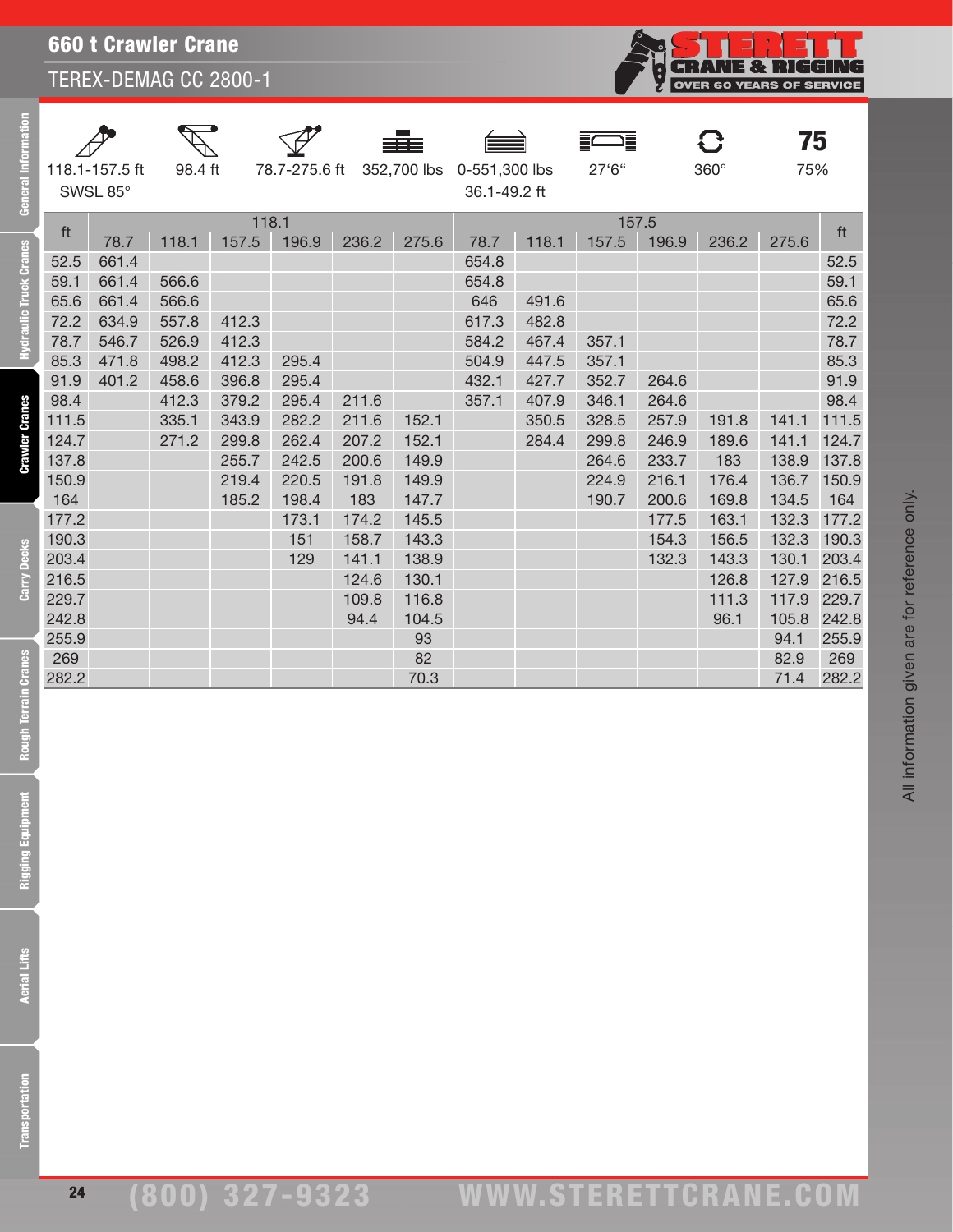

Crawler Crane 660 t

TEREX-DEMAG CC 2800-1

|                            |       |       |         |       |                              |       |                               |       | ⊐≣<br>≣ |       | $\mathbf G$ | 75    |       |                             |
|----------------------------|-------|-------|---------|-------|------------------------------|-------|-------------------------------|-------|---------|-------|-------------|-------|-------|-----------------------------|
| 196.9-236.2 ft<br>SWSL 85° |       |       | 98.4 ft |       | 78.7-275.6 ft<br>352,700 lbs |       | 0-551,300 lbs<br>36.1-49.2 ft |       | 27'6"   |       | 360°        | 75%   |       | <b>General Information</b>  |
|                            |       |       |         | 196.6 |                              |       |                               |       | 236.2   |       |             |       |       |                             |
| ft                         | 78.7  | 118.1 | 157.5   | 196.9 | 236.2                        | 275.6 | 78.7                          | 118.1 | 157.5   | 196.9 | 236.2       | 275.6 | ft    |                             |
| 59.1                       | 544.5 |       |         |       |                              |       | 407.9                         |       |         |       |             |       | 59.1  | <b>Cranes</b>               |
| 65.6                       | 524.7 | 399   |         |       |                              |       | 407.9                         |       |         |       |             |       | 65.6  |                             |
| 72.2                       | 502.7 | 399   |         |       |                              |       | 385.8                         | 306.4 |         |       |             |       | 72.2  | <b>lic Truck</b>            |
| 78.7                       | 480.6 | 388   | 297.6   |       |                              |       | 370.4                         | 302   |         |       |             |       | 78.7  |                             |
| 85.3                       | 454.2 | 377   | 297.6   |       |                              |       | 357.1                         | 295.4 | 233.7   |       |             |       | 85.3  | Hydrau                      |
| 91.9                       | 425.5 | 363.8 | 297.6   | 224.9 |                              |       | 346.1                         | 286.6 | 233.7   |       |             |       | 91.9  |                             |
| 98.4                       | 401.2 | 352.7 | 291     | 224.9 |                              |       | 335.1                         | 277.8 | 231.5   | 180.8 |             |       | 98.4  |                             |
| 111.5                      |       | 328.5 | 277.8   | 222.7 | 169.8                        |       |                               | 262.4 | 222.7   | 178.6 | 138.9       |       | 111.5 |                             |
| 124.7                      |       | 302   | 262.4   | 216.1 | 167.6                        | 125.7 |                               | 246.9 | 213.8   | 174.2 | 138.9       | 105.8 | 124.7 | <b>Crawler Cranes</b>       |
| 137.8                      |       | 240.3 | 249.1   | 209.4 | 163.1                        | 125.7 |                               | 235.9 | 202.8   | 167.6 | 134.5       | 105.8 | 137.8 |                             |
| 150.9                      |       |       | 235.9   | 200.6 | 158.7                        | 123.5 |                               |       | 194     | 160.9 | 132.3       | 103.6 | 150.9 |                             |
| 164                        |       |       | 201.7   | 189.6 | 154.3                        | 121.3 |                               |       | 185.2   | 156.5 | 127.9       | 101.4 | 164   |                             |
| 177.2                      |       |       | 165.3   | 180.8 | 149.9                        | 119   |                               |       | 176.4   | 152.1 | 123.5       | 101.4 | 177.2 |                             |
| 190.3                      |       |       |         | 160.9 | 145.5                        | 116.8 |                               |       |         | 145.5 | 119         | 99.2  | 190.3 |                             |
| 203.4                      |       |       |         | 138.9 | 138.9                        | 114.6 |                               |       |         | 141.1 | 116.8       | 97    | 203.4 | S                           |
| 216.5                      |       |       |         |       | 131.2                        | 112.4 |                               |       |         | 122.4 | 112.4       | 94.8  | 216.5 | <b>Decl</b>                 |
| 229.7                      |       |       |         |       | 115.7                        | 108   |                               |       |         |       | 105.8       | 92.6  | 229.7 |                             |
| 242.8                      |       |       |         |       | 101.2                        | 105.8 |                               |       |         |       | 99.2        | 88.2  | 242.8 | తె                          |
| 255.9                      |       |       |         |       |                              | 97    |                               |       |         |       | 89.5        | 86    | 255.9 |                             |
| 269                        |       |       |         |       |                              | 86.4  |                               |       |         |       |             | 83.8  | 269   |                             |
| 282.2                      |       |       |         |       |                              | 75.4  |                               |       |         |       |             | 77.2  | 282.2 |                             |
| 295.3                      |       |       |         |       |                              |       |                               |       |         |       |             | 66.6  | 295.3 | <b>Rough Terrain Cranes</b> |
|                            |       |       |         |       |                              |       |                               |       |         |       |             |       |       |                             |
|                            |       |       |         |       |                              |       |                               |       |         |       |             |       |       |                             |
|                            |       |       |         |       |                              |       |                               |       |         |       |             |       |       |                             |
|                            |       |       |         |       |                              |       |                               |       |         |       |             |       |       |                             |
|                            |       |       |         |       |                              |       |                               |       |         |       |             |       |       |                             |
|                            |       |       |         |       |                              |       |                               |       |         |       |             |       |       | ment                        |
|                            |       |       |         |       |                              |       |                               |       |         |       |             |       |       |                             |
|                            |       |       |         |       |                              |       |                               |       |         |       |             |       |       |                             |
|                            |       |       |         |       |                              |       |                               |       |         |       |             |       |       | <b>Rigging Equipr</b>       |
|                            |       |       |         |       |                              |       |                               |       |         |       |             |       |       |                             |
|                            |       |       |         |       |                              |       |                               |       |         |       |             |       |       |                             |
|                            |       |       |         |       |                              |       |                               |       |         |       |             |       |       |                             |
|                            |       |       |         |       |                              |       |                               |       |         |       |             |       |       |                             |
|                            |       |       |         |       |                              |       |                               |       |         |       |             |       |       |                             |
|                            |       |       |         |       |                              |       |                               |       |         |       |             |       |       | <b>Aerial Lifts</b>         |
|                            |       |       |         |       |                              |       |                               |       |         |       |             |       |       |                             |
|                            |       |       |         |       |                              |       |                               |       |         |       |             |       |       |                             |
|                            |       |       |         |       |                              |       |                               |       |         |       |             |       |       |                             |
|                            |       |       |         |       |                              |       |                               |       |         |       |             |       |       |                             |
|                            |       |       |         |       |                              |       |                               |       |         |       |             |       |       |                             |
|                            |       |       |         |       |                              |       |                               |       |         |       |             |       |       | ransportation               |
|                            |       |       |         |       |                              |       |                               |       |         |       |             |       |       |                             |
|                            |       |       |         |       |                              |       |                               |       |         |       |             |       |       |                             |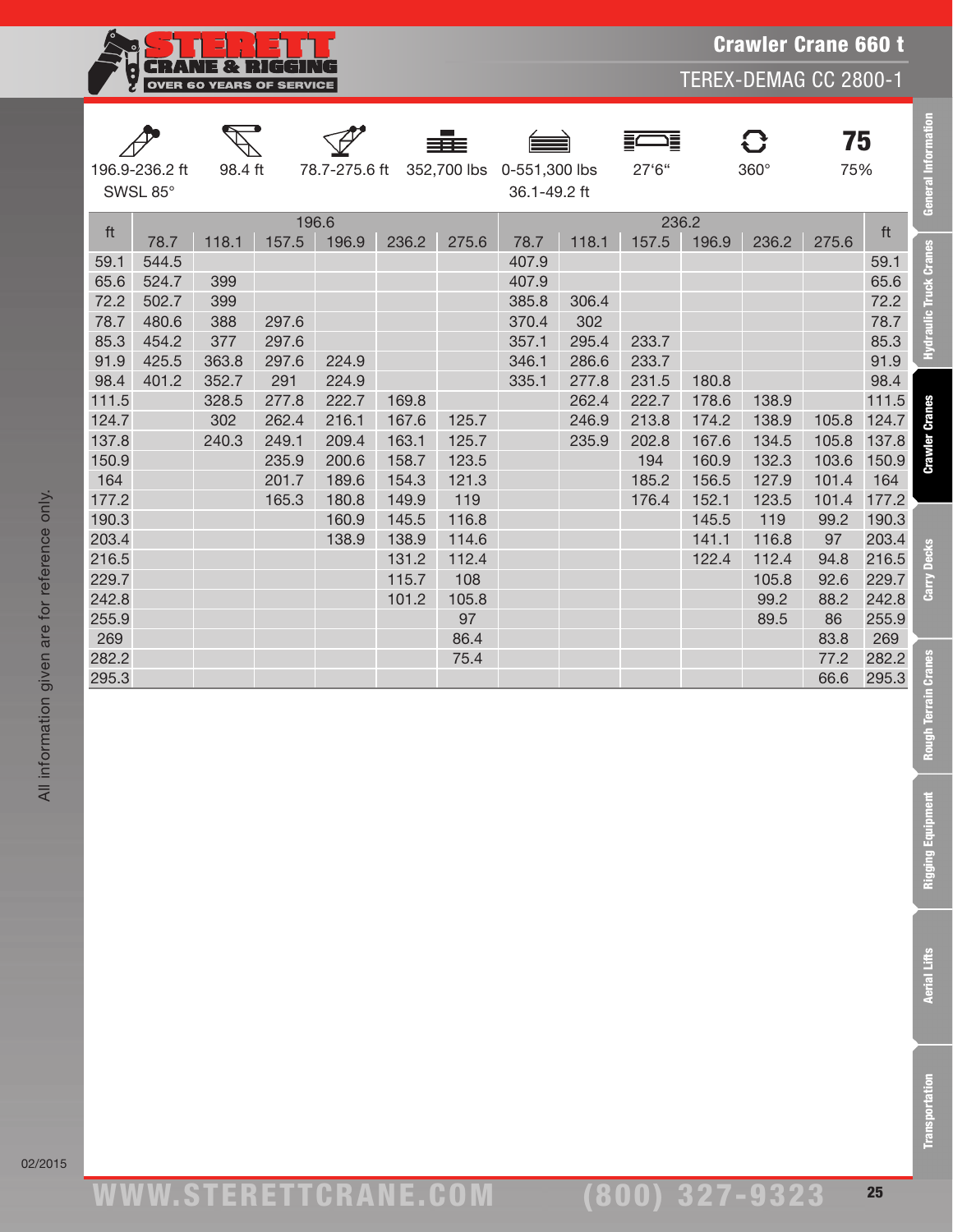|                        |       |                            |         |                |              |       |       |       |                                           |              |       |      |             | 75             |       |
|------------------------|-------|----------------------------|---------|----------------|--------------|-------|-------|-------|-------------------------------------------|--------------|-------|------|-------------|----------------|-------|
| General Inf            |       | 275.6-354.3 ft<br>SWSL 85° | 98.4 ft |                | 118.1-315 ft |       |       |       | 352,700 lbs 0-551,300 lbs<br>36.1-49.2 ft |              | 27'6" |      | $360^\circ$ | 75%            |       |
|                        | ft    | 118.1                      | 157.5   | 275.6<br>196.9 | 236.2        | 275.6 | 118.1 | 157.5 | 196.9                                     | 315<br>236.2 | 275.6 | 315  | 157.5       | 354.3<br>196.9 | ft    |
| Hydraulic Truck Cranes | 78.7  | 231.5                      |         |                |              |       | 178.6 |       |                                           |              |       |      |             |                | 78.7  |
|                        | 85.3  | 224.9                      | 179.7   |                |              |       | 178.6 |       |                                           |              |       |      |             |                | 85.3  |
|                        | 91.9  | 218.3                      | 179.7   |                |              |       | 170.9 | 133.4 |                                           |              |       |      | 97.4        |                | 91.9  |
|                        | 98.4  | 211.6                      | 174.2   | 141.1          |              |       | 165.3 | 133.4 |                                           |              |       |      | 97.4        |                | 98.4  |
|                        | 111.5 | 200.6                      | 167.6   | 141.1          | 108          |       | 154.3 | 125.7 | 101.2                                     |              |       |      | 92.8        | 74.3           | 111.5 |
|                        | 124.7 | 191.8                      | 158.7   | 136.7          | 108          | 88.2  | 144.4 | 119   | 97.2                                      | 77.8         | 60.2  |      | 88.2        | 71             | 124.7 |
|                        | 137.8 | 183                        | 152.1   | 130.1          | 105.8        | 88.2  | 136.7 | 112.4 | 92.8                                      | 75.2         | 60.2  | 42.8 | 83.6        | 67.7           | 137.8 |
|                        | 150.9 |                            | 145.5   | 125.7          | 103.6        | 86    |       | 107.1 | 88.4                                      | 72.3         | 57.5  | 42.8 | 78.7        | 64.4           | 150.9 |
|                        | 164   |                            | 141.1   | 121.3          | 99.2         | 83.8  |       | 101.9 | 84.2                                      | 69.2         | 55.1  | 41.9 | 74.7        | 61.1           | 164   |
| <b>Crawler Cranes</b>  | 177.2 |                            | 134.5   | 114.6          | 97           | 81.6  |       | 96.6  | 79.8                                      | 65.9         | 52.9  | 39.7 | 71          | 57.8           | 177.2 |
|                        | 190.3 |                            |         | 110.2          | 92.6         | 79.4  |       |       | 76.3                                      | 62.6         | 50.7  | 39.7 | 67          | 54.9           | 190.3 |
|                        | 203.4 |                            |         | 105.8          | 90.4         | 77.2  |       |       | 72.8                                      | 59.5         | 48.5  | 37.5 |             | 52             | 203.4 |
|                        | 216.5 |                            |         | 101.4          | 86           | 75    |       |       | 68.8                                      | 57.3         | 46.3  | 35.3 |             | 49.2           | 216.5 |
|                        | 229.7 |                            |         |                | 83.8         | 72.8  |       |       |                                           | 55.1         | 46.3  | 35.3 |             | 44.5           | 229.7 |
|                        | 242.8 |                            |         |                | 81.6         | 70.5  |       |       |                                           | 52.9         | 44.1  | 33.1 |             |                | 242.8 |
| Carry Decks            | 255.9 |                            |         |                | 79.4         | 68.3  |       |       |                                           | 50.7         | 41.9  | 33.1 |             |                | 255.9 |
|                        | 269   |                            |         |                |              | 63.9  |       |       |                                           |              | 39.7  | 30.9 |             |                | 269   |
|                        | 282.2 |                            |         |                |              | 61.7  |       |       |                                           |              | 37.5  | 28.7 |             |                | 282.2 |
|                        | 295.3 |                            |         |                |              | 59.5  |       |       |                                           |              | 37.5  | 28.7 |             |                | 295.3 |
|                        | 308.4 |                            |         |                |              |       |       |       |                                           |              |       | 26.5 |             |                | 308.4 |
|                        | 321.5 |                            |         |                |              |       |       |       |                                           |              |       | 24.3 |             |                | 321.5 |
|                        | 334.6 |                            |         |                |              |       |       |       |                                           |              |       | 24.3 |             |                | 334.6 |
| Rough Terrain Cranes   |       |                            |         |                |              |       |       |       |                                           |              |       |      |             |                |       |
|                        |       |                            |         |                |              |       |       |       |                                           |              |       |      |             |                |       |
|                        |       |                            |         |                |              |       |       |       |                                           |              |       |      |             |                |       |
|                        |       |                            |         |                |              |       |       |       |                                           |              |       |      |             |                |       |
| nent                   |       |                            |         |                |              |       |       |       |                                           |              |       |      |             |                |       |
|                        |       |                            |         |                |              |       |       |       |                                           |              |       |      |             |                |       |
| Rigging Equipm         |       |                            |         |                |              |       |       |       |                                           |              |       |      |             |                |       |
|                        |       |                            |         |                |              |       |       |       |                                           |              |       |      |             |                |       |
|                        |       |                            |         |                |              |       |       |       |                                           |              |       |      |             |                |       |
|                        |       |                            |         |                |              |       |       |       |                                           |              |       |      |             |                |       |
|                        |       |                            |         |                |              |       |       |       |                                           |              |       |      |             |                |       |
|                        |       |                            |         |                |              |       |       |       |                                           |              |       |      |             |                |       |
| <b>Aerial Lifts</b>    |       |                            |         |                |              |       |       |       |                                           |              |       |      |             |                |       |
|                        |       |                            |         |                |              |       |       |       |                                           |              |       |      |             |                |       |
|                        |       |                            |         |                |              |       |       |       |                                           |              |       |      |             |                |       |
|                        |       |                            |         |                |              |       |       |       |                                           |              |       |      |             |                |       |
|                        |       |                            |         |                |              |       |       |       |                                           |              |       |      |             |                |       |
|                        |       |                            |         |                |              |       |       |       |                                           |              |       |      |             |                |       |
|                        |       |                            |         |                |              |       |       |       |                                           |              |       |      |             |                |       |
|                        |       |                            |         |                |              |       |       |       |                                           |              |       |      |             |                |       |
| ansportation           |       |                            |         |                |              |       |       |       |                                           |              |       |      |             |                |       |
|                        |       |                            |         |                |              |       |       |       |                                           |              |       |      |             |                |       |

**Transportation**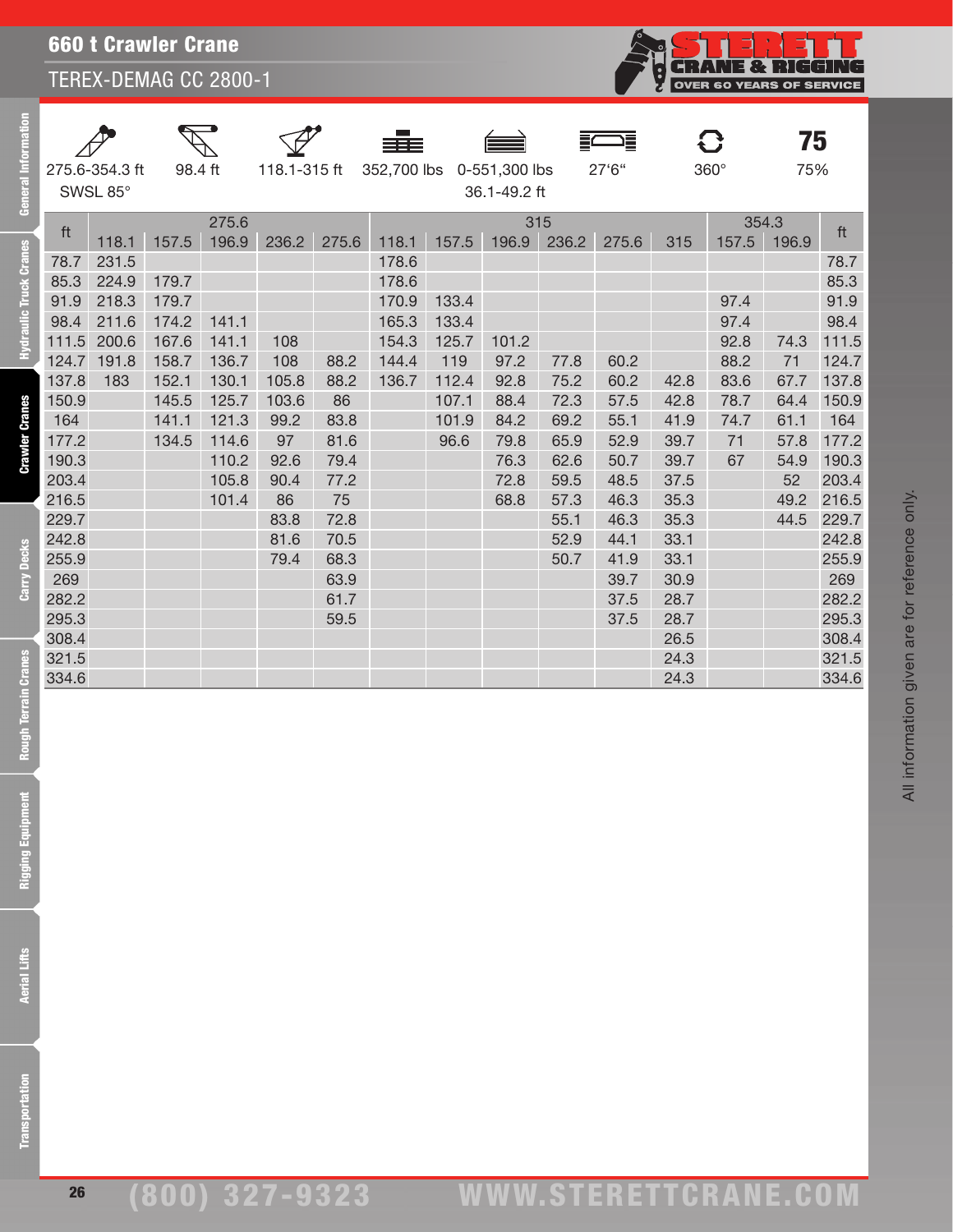

Crawler Crane 660 t

TEREX-DEMAG CC 2800-1

|       |                             |         |       |                |       | ≡≡≡         |                               |       | ゠      |                | 0           | 75    |       |
|-------|-----------------------------|---------|-------|----------------|-------|-------------|-------------------------------|-------|--------|----------------|-------------|-------|-------|
|       | 196.9-236.2 ft<br>HSWSL 85° | 98.4 ft |       | 78.7-275.6 ft  |       | 352,700 lbs | 0-551,300 lbs<br>36.1-49.2 ft |       | 27'6'' |                | $360^\circ$ | 75%   |       |
| ft    | 78.7                        | 118.1   | 157.5 | 196.6<br>196.9 | 236.2 | 275.6       | 78.7                          | 118.1 | 157.5  | 236.2<br>196.9 | 236.2       | 275.6 | ft    |
| 55.8  | 599.7                       |         |       |                |       |             |                               |       |        |                |             |       | 55.8  |
| 59.1  | 588.6                       |         |       |                |       |             | 478.4                         |       |        |                |             |       | 59.1  |
| 65.6  | 566.6                       | 432.1   |       |                |       |             | 471.8                         |       |        |                |             |       | 65.6  |
| 72.2  | 540.1                       | 425.5   |       |                |       |             | 451.9                         | 359.4 |        |                |             |       | 72.2  |
| 78.7  | 515.9                       | 414.5   | 319.7 |                |       |             | 434.3                         | 350.5 |        |                |             |       | 78.7  |
| 85.3  | 487.2                       | 403.4   | 317.5 |                |       |             | 414.5                         | 339.5 | 271.2  |                |             |       | 85.3  |
| 91.9  | 451.9                       | 390.2   | 310.9 | 240.3          |       |             | 399                           | 330.7 | 264.6  |                |             |       | 91.9  |
| 98.4  | 403.4                       | 377     | 304.2 | 238.1          |       |             | 381.4                         | 319.7 | 260.1  | 206.1          |             |       | 98.4  |
| 111.5 |                             | 350.5   | 288.8 | 229.3          | 173.1 |             |                               | 299.8 | 249.1  | 199.5          | 154.3       |       | 111.5 |
| 124.7 |                             | 302     | 271.2 | 219.4          | 167.6 | 126.8       |                               | 280   | 235.9  | 192.9          | 151         | 115.7 | 124.7 |
| 137.8 |                             | 240.3   | 253.5 | 205            | 162   | 124.6       |                               | 257.9 | 224.9  | 185.2          | 146.6       | 112.4 | 137.8 |
| 150.9 |                             |         | 231.5 | 190.7          | 156.5 | 122.4       |                               |       | 212.7  | 176.4          | 142.2       | 111.3 | 150.9 |
| 164   |                             |         | 201.7 | 176.4          | 149.9 | 120.2       |                               |       | 200.6  | 168.7          | 136.7       | 108.9 | 164   |
| 177.2 |                             |         | 165.3 | 165.3          | 143.3 | 116.8       |                               |       | 176.4  | 159.8          | 132.3       | 106.3 | 177.2 |
| 190.3 |                             |         |       | 154.3          | 136.7 | 114.6       |                               |       |        | 148.8          | 126.8       | 103.6 | 190.3 |
| 203.4 |                             |         |       | 138.9          | 130.1 | 111.3       |                               |       |        | 140            | 121.3       | 101   | 203.4 |
| 216.5 |                             |         |       |                | 123.5 | 108.9       |                               |       |        | 122.4          | 115.7       | 98.3  | 216.5 |
| 229.7 |                             |         |       |                | 115.7 | 104.5       |                               |       |        |                | 111.3       | 95.5  | 229.7 |
| 242.8 |                             |         |       |                | 101.2 | 100.1       |                               |       |        |                | 105.4       | 92.4  | 242.8 |
| 255.9 |                             |         |       |                |       | 95.7        |                               |       |        |                | 89.5        | 89.3  | 255.9 |
| 269   |                             |         |       |                |       | 86.4        |                               |       |        |                |             | 86.4  | 269   |
| 282.2 |                             |         |       |                |       | 75.4        |                               |       |        |                |             | 78.5  | 282.2 |
| 295.3 |                             |         |       |                |       |             |                               |       |        |                |             | 66.6  | 295.3 |
|       |                             |         |       |                |       |             |                               |       |        |                |             |       |       |
|       |                             |         |       |                |       |             |                               |       |        |                |             |       |       |
|       |                             |         |       |                |       |             |                               |       |        |                |             |       |       |
|       |                             |         |       |                |       |             |                               |       |        |                |             |       |       |
|       |                             |         |       |                |       |             |                               |       |        |                |             |       |       |
|       |                             |         |       |                |       |             |                               |       |        |                |             |       |       |
|       |                             |         |       |                |       |             |                               |       |        |                |             |       |       |
|       |                             |         |       |                |       |             |                               |       |        |                |             |       |       |
|       |                             |         |       |                |       |             |                               |       |        |                |             |       |       |
|       |                             |         |       |                |       |             |                               |       |        |                |             |       |       |
|       |                             |         |       |                |       |             |                               |       |        |                |             |       |       |
|       |                             |         |       |                |       |             |                               |       |        |                |             |       |       |
|       |                             |         |       |                |       |             |                               |       |        |                |             |       |       |
|       |                             |         |       |                |       |             |                               |       |        |                |             |       |       |
|       |                             |         |       |                |       |             |                               |       |        |                |             |       |       |
|       |                             |         |       |                |       |             |                               |       |        |                |             |       |       |
|       |                             |         |       |                |       |             |                               |       |        |                |             |       |       |
|       |                             |         |       |                |       |             |                               |       |        |                |             |       |       |
|       |                             |         |       |                |       |             |                               |       |        |                |             |       |       |
|       |                             |         |       |                |       |             |                               |       |        |                |             |       |       |
|       |                             |         |       |                |       |             |                               |       |        |                |             |       |       |

Rough Te